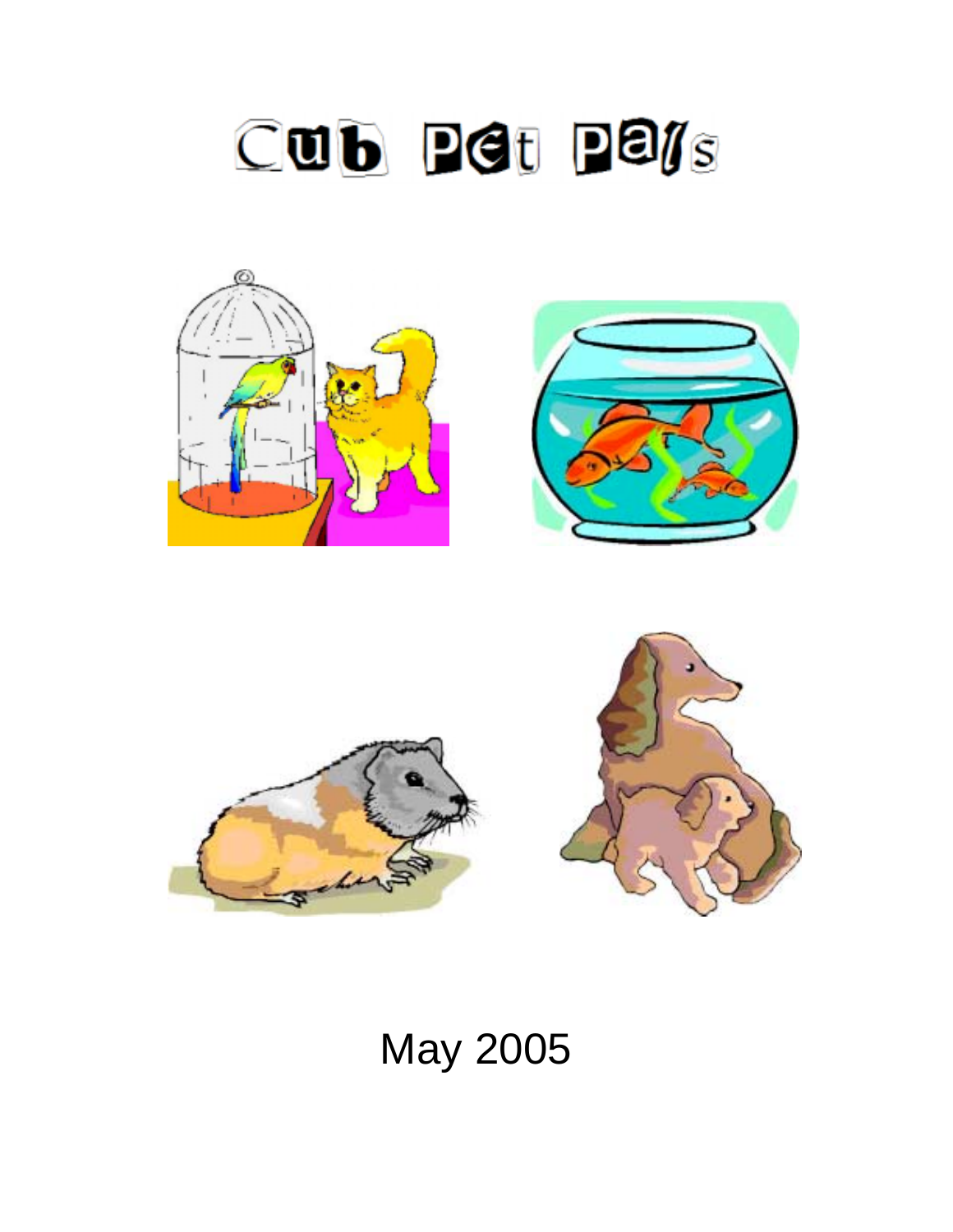# **MAY 2005 - Cub Pet Pals**

It's not just our parents and siblings who live with us but our pets do as well. Learn to care for a pet and draw or take their picture to show at the pack meeting. The American Humane Association has designated the first full week of May as "Be kind to Animals Week." Discuss responsible care of pets. Visit a local pet shop and see different kinds of exotic pets. Make something for your pet like a toy or a new home at the den meeting. Remember, don't pet strange animals.



## **Websites:**

- Humane Society Silicon Valley: [www.hssv.org/](http://www.hssv.org/) Great adoption stories to read about how people choose their pets. Rescue an animal. Article on Animal Behavior, dogs, cats and rabbits.
- San Francisco Aquarium Society: [www.sfaquarium.org/](http://www.sfaquarium.org/)
- Santa Clara Valley Canary & Exotic Bird Club: [www.geocities.com/scvcebc/](http://www.geocities.com/scvcebc/)
- Bay Area Amphibian and Reptile Society: [www.baars.org/index\\_noflash.html](http://www.baars.org/index_noflash.html)
- Pets: songs, crafts, activities on pets: [www.enchantedlearning.com/themes/pets.shtml](http://www.enchantedlearning.com/themes/pets.shtml)
- Craft Site directory for Pet lovers: www.craftsitedirectory.com/pets
- American Kennel Club: [www.akc.org/](http://www.akc.org/) Learn all about pure bred dogs and the breeds recognized by the AKC. Find a dog show in your area.
- Doggie Fun: www.doggiefun.com This site is a premiere resource for dog lovers. FREE contests, photo gallery, Canine Critique product testing, resources and more!
- Pets Welcome: [www.petswelcome.com](http://www.petswelcome.com/)  Traveling with a pet has always presented a problem, especially when you have to find a place to stay for the night. Here's a great site that has a database of hotels and motels that will accept pets. Now you AND Rover can get a good nights sleep!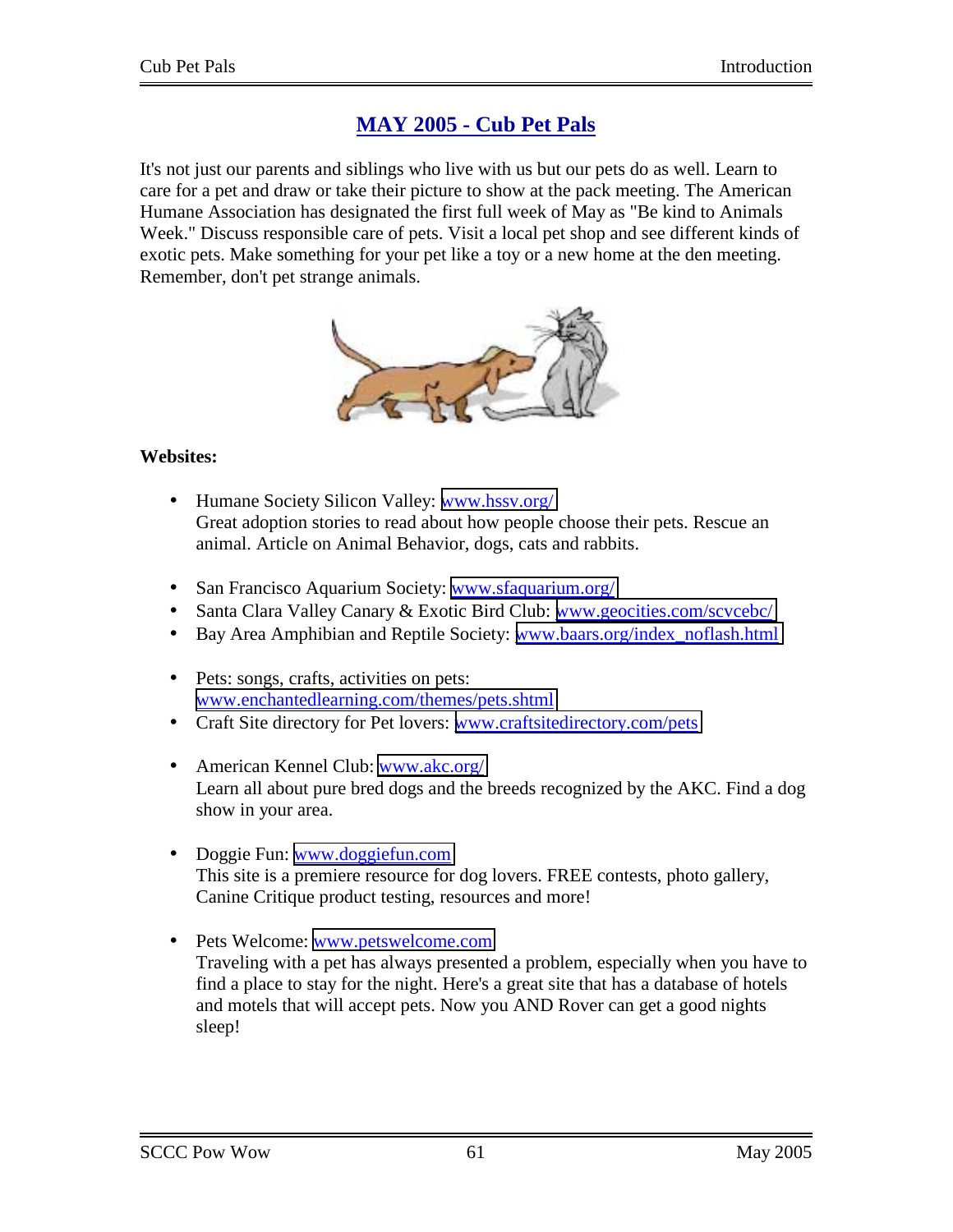- PerfectPaws: www.perfectpaws.com/pup17.html Got a new puppy and aren't sure how to train it? Here's a nice site with general information and tips to help you.
- Cat Fanciers Web Site: [www.fanciers.com](http://www.fanciers.com/) This is the site for cat fanciers. It contains information about cat breeds, colors, cat shows, the welfare of animals, and lots of other cat-related topics.
- AVMA Care for Pets: [www.avma.org/care4pets](http://www.avma.org/care4pets) The American Veterinary Medical Association offers a webpage on selecting a pet – and selecting a veterinarian to take care of it. Learn how to keep your pet healthy, discover the best way to travel with your pet, and pick up some safety tip on how to behave around animals.

## **Free Stuff:**

- eatbiscuits.com Free Bumper Sticker: www.eatbiscuits.com FREE "Life is Short. Eat Biscuits!" bumper sticker. Put a little dog Zen/humor in your life with a daily "Biscuit" from The Zen of Calvin, a Dog's Guide to Living & Loving.
- Purapet Free Sample: www.purapet.com/online/mail/5mail.asp Get a free sample from the manufacturers of the World's First Lightweight Instant Clumping Pet Litter.
- Fancy Feast Free Sample: [www.fancyfeast.com](http://www.fancyfeast.com/)  Register and get a coupon for a free sample of Fancy Feast cat food.
- Mighty Dog<sup>®</sup> free samples: [www.mightydog.com/index.aspx](http://www.mightydog.com/index.aspx)  Sign-up to get a free sample can of Mighty Dog® brand dog food.



- Halo Purely for Pets Free Samples: [www.halopets.com](http://www.halopets.com/)  Halo offers a full line of Grooming Aids, Vitamin Supplements, and Health Care Products for Cats & Dogs. Plus, Healthy all natural food for Birds. Fill out their form and get a FREE sample of either 7th Heaven Catnip or Vita Dreams Daily Greens.
- IMPROVE Dog Food Supplement Free Sample: www.stopitch.com IMPROVE is a dry, granular food supplement which has been formulated to help correct your dog's skin and coat problems. Fill out their form and get a FREE taste sample.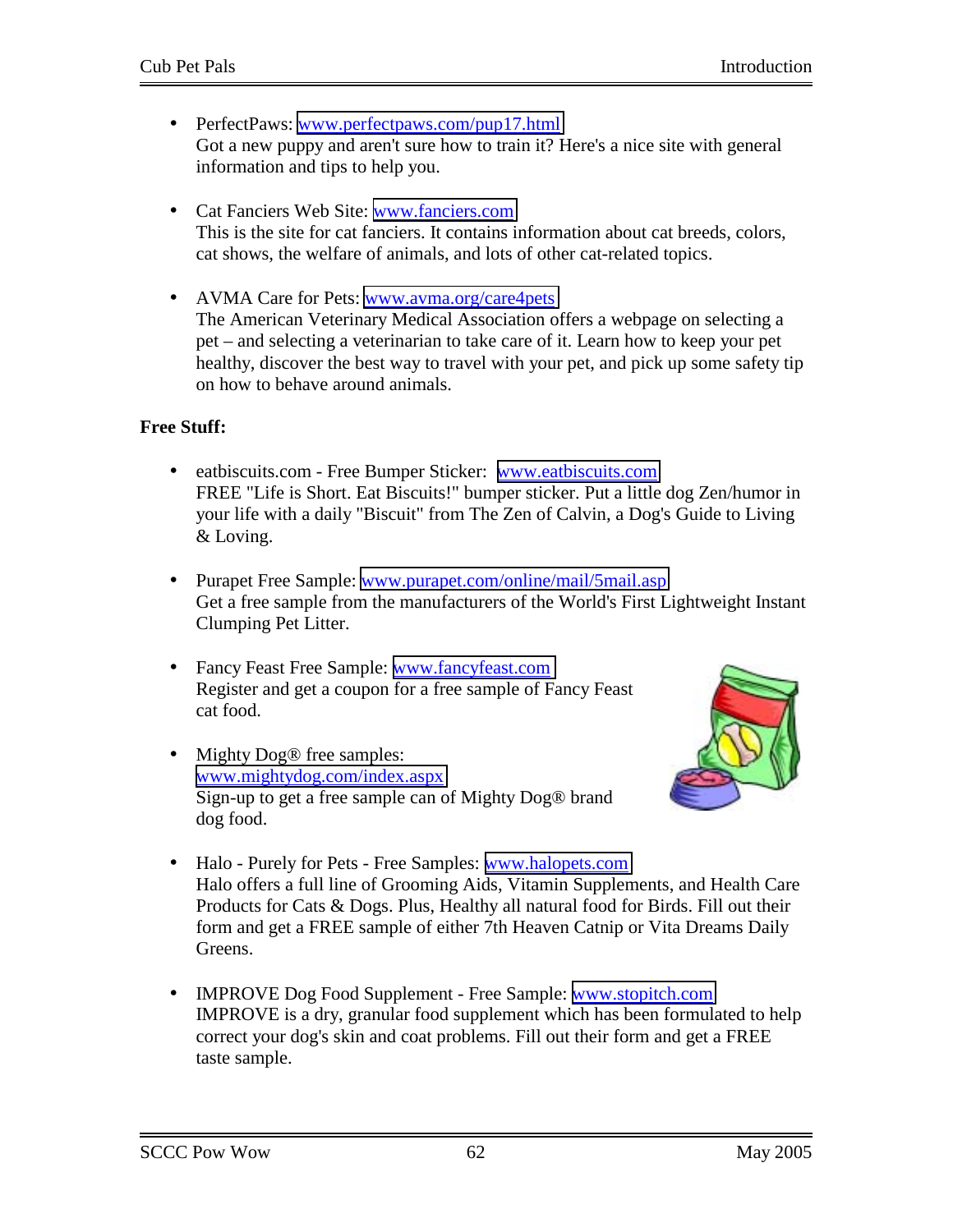## Humane Society

Contact the Humane Society Silicon Valley for tours and outreach shows**.** Visit their website: [www.hssv.org/](http://www.hssv.org/)

## American Kennel Club

Every year around the end of January/beginning of February, the Golden Gate Kennel Club hosts a huge dog show at the Cow Palace in San Francisco. You get to see many different breeds of dogs. You can talk to the dog's owners and even pet the dogs. There is even an AKC Junior program for children. Visit their website: [www.akc.org/.](http://www.akc.org/)

#### Cat Fanciers Association

Every February/March there is a big cat show at the Cow Palace in San Francisco. The CFA Northwest region has a website at [www.cfanorthwest.org.](http://www.cfanorthwest.org/)

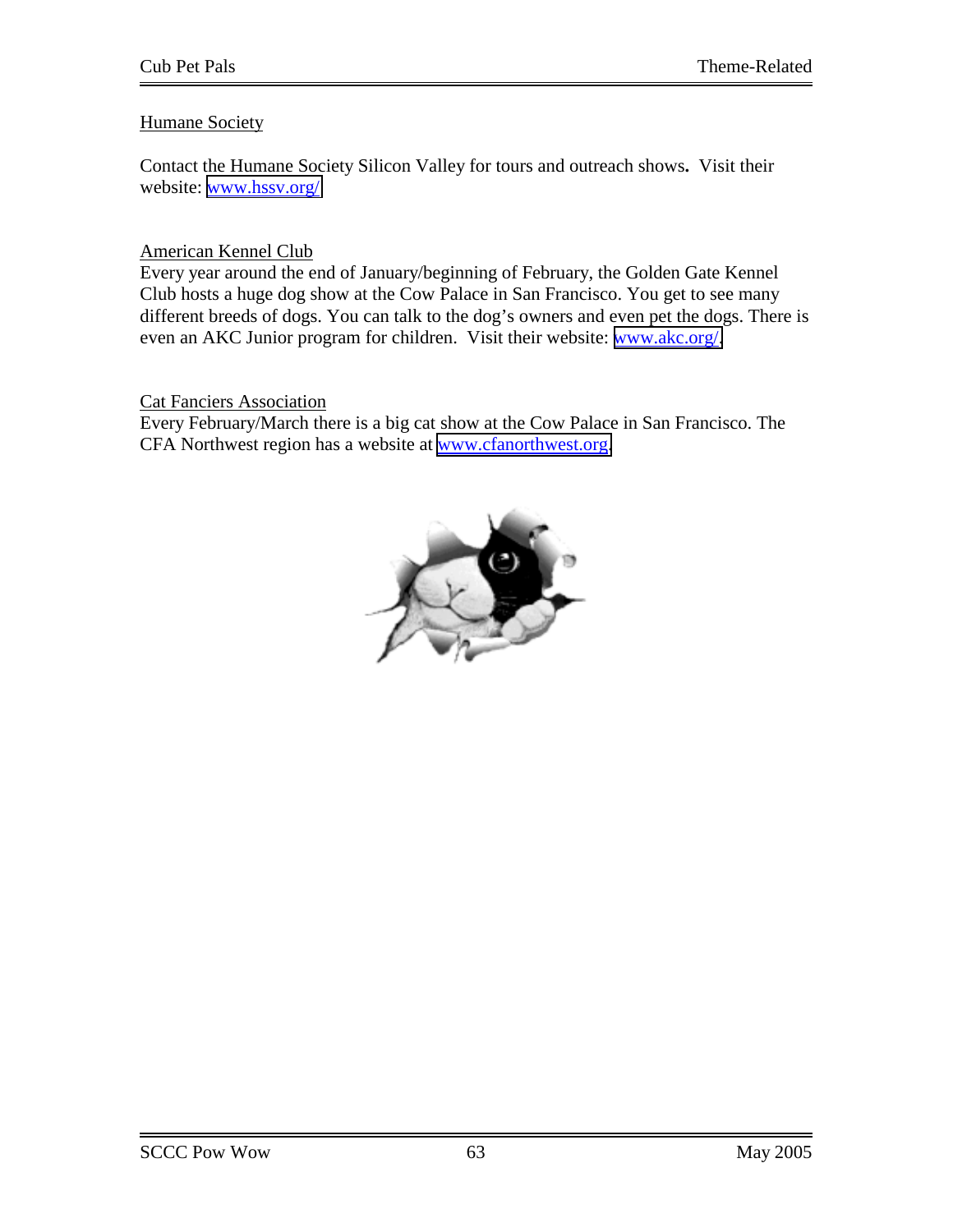

We found at least 8 animals in the picture below, how many can you find?

Pets in Spanish

Label the pets below with their Spanish names: 1) el perro, 2) el carpa dorada, 3) el gato, 4) el periquito, 5) el potro, 6) la tortuga, 7) el loro, 8) la marmota



Answers: Cat: el gato, Turtle: la tortuga, Parrot: el loro, Goldfish: el carpa dorada, Parakeet: el periquito, Pony: el potro, Hamster: la marmota, Dog: el perro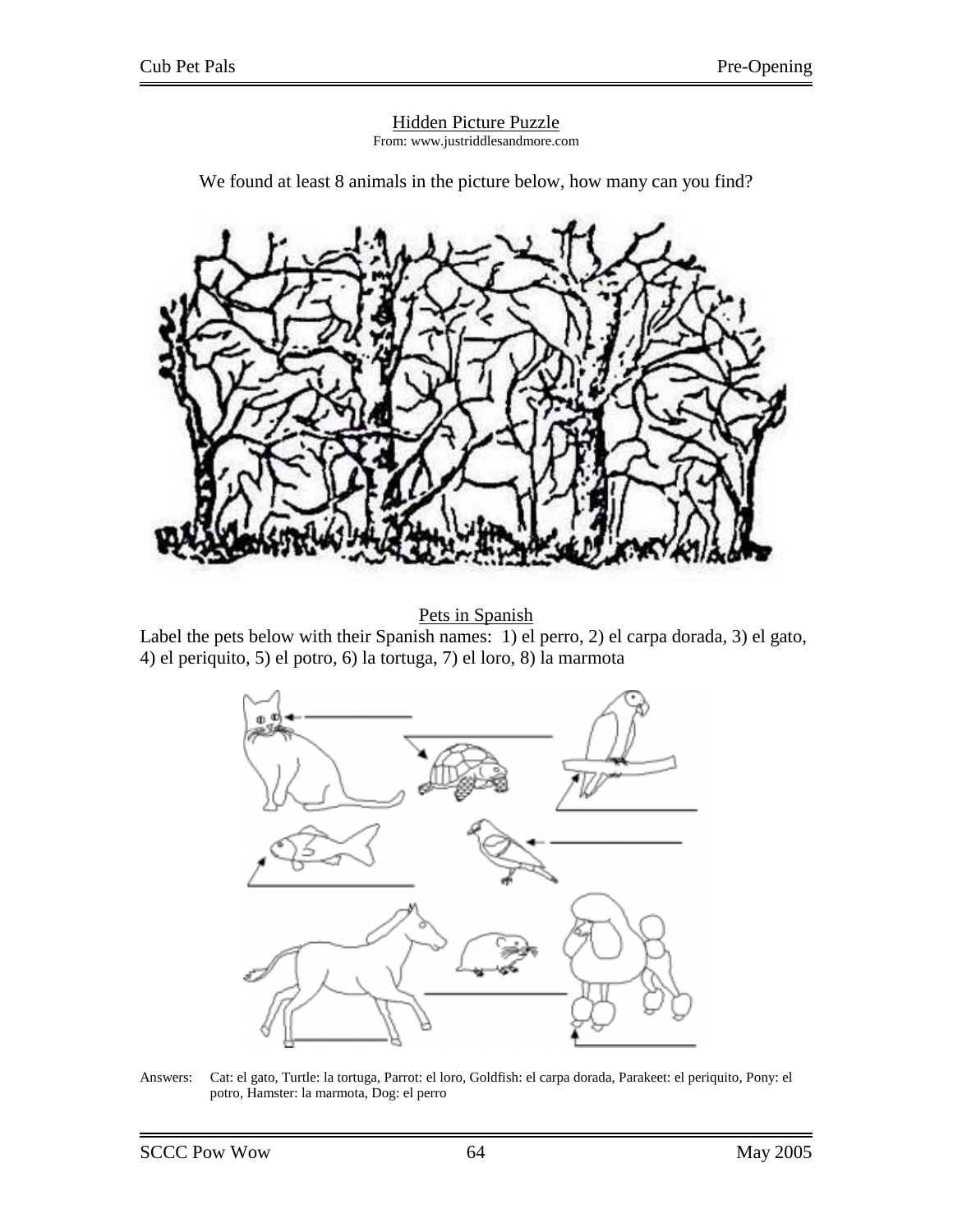#### A Dog's Life Word Search From: www.puzzlechoice.com

Can you find the dogs hidden in the puzzle below? They may be horizontal, vertical or diagonal, forwards or backwards.

| Е            | Ν | А            | Đ | Т            | А            | Е              | R | G            | Y K .   |                          | s            | U            | Н              | U                        | $\cdot$      | n | n |   |
|--------------|---|--------------|---|--------------|--------------|----------------|---|--------------|---------|--------------------------|--------------|--------------|----------------|--------------------------|--------------|---|---|---|
| s            | R | Ν            |   | U            | $\mathbf{L}$ | м              | м | $\mathbf{L}$ | Τ       | Ω                        | G            | Р            | А              | н                        | А            | Ν | Ð | J |
| D            | F | А            | А | Н            | А            | А              | Ν | А            | Ε       | Ε                        | Ο            | $\mathbf{I}$ | x              | s                        | С            | U | Ν | Ε |
| G            | Τ | L            | в | v            | Ν            | G              | Р | Ν            | s       | $\overline{\phantom{a}}$ | s            | G            | R              | Ν                        | Κ            | н | U | s |
| U            | Τ | т            | R | z            | Đ            | Y              | v | Ω            | Ν       | Τ                        | Ν            | s            | V              | А                        | R            | s | Ω | Ε |
| Ρ            | F | А            | А | L            | s            | А              | R | Τ            | М       | Р                        | $\mathbf{I}$ | А            | А              | s                        | U            | Н | н | G |
| Ε            | s | Μ            | Đ | R            | Ε            | R              | Ε | Ω            | А       | Ε                        | Κ            | F            | Р              | В                        | s            | С | Y | Ν |
| В            | Ω |              | Ω | Е            | Е            | R              | Đ | А            | Τ       | $\mathbf{I}$             | R            | Τ            | F              | s                        | s            | А | Е |   |
| Ε            | С | А            | R | L            | R            | С              | Р | Ν            | D       | Τ                        | R.           | А            | v              | v                        | Ε            | D | R | Κ |
| D            | н | D            | D |              | Τ            | Κ              | Н | G            | - U     |                          | ΧW           | E            | Ν              | Τ                        | $\mathbf{I}$ | Н | G | F |
|              | I | R            | F | F            | w            | Е              | Đ | Ω            | Ω       | О                        | $\mathbf{L}$ | Ε            | D              | $\overline{\phantom{a}}$ | $\mathbf{L}$ | v | н | Р |
| $\mathsf{I}$ | Ν | J            | Y | Ζ            | н            | Н              | R | С            | W       | D                        | Η            | L            | $\overline{1}$ | А                        | А            | v | I | v |
| Ν            | Ω | v            | Ω | Ν            | I            | L              | в | R            | Ο       | С                        | Р            | D            | О              | L                        | $\mathbf{L}$ | Ν | Ω | R |
| G            | Ω | w            | М | Ε            | P            | v              | В | Ο            | $\perp$ | Τ                        | н            | Ε            | О              | R                        | Ε            | Ε | Ζ | Е |
| Τ            | Κ | $\mathbf{I}$ | А | Р            | Р            | в              | Ρ | x            | G       | Ε                        |              | ΖO           | E              | Ω                        | v            | R | R | Χ |
| Ο            | L | v            | s | Р            | Ε            | А              | V | Τ            | G       | Ν                        |              | R W W        |                | Н                        | $\mathbf{L}$ | Q | Ω | O |
| Ν            | А | L            | s | А            | Τ            | $\overline{1}$ | А | Ν            | Ε       | L                        |              | GА           | Ε              | в                        | s            | в | в | В |
| G            | Ω | Đ            |   | $\mathbf{L}$ | U            | в              | А | U            | Н       | А                        | U            | H            | $\mathsf{I}$   | Η                        | С            | v | U | G |
| Ε            | L |              |   | Ω            | С            | I              | G | R.           | О       | С                        | N.           | А            | Μ              | R                        | Ε            | в | O |   |

|                   |                     | <b>PUG</b>        |
|-------------------|---------------------|-------------------|
| <b>CHINOOK</b>    | <b>JACK RUSSELL</b> | <b>ROTTWEILER</b> |
| <b>CHOW CHOW</b>  | <b>LABRADO</b>      | <b>SAMOYED</b>    |
| <b>COLLIE</b>     | <b>LANDSEER</b>     | <b>SANSHU</b>     |
| <b>CORGI</b>      | <b>MAGYAR</b>       | <b>SETTER</b>     |
| <b>DACHSHUND</b>  | <b>MASTIFF</b>      | <b>SHEEPDOG</b>   |
| <b>DALMATIAN</b>  | <b>PEKINGESE</b>    | <b>SPANIEL</b>    |
| <b>DOBERMAN</b>   | <b>POINTER</b>      | <b>TERRIER</b>    |
| <b>GREAT DANE</b> | <b>POMERANIAN</b>   | <b>WHIPPET</b>    |
| <b>GREYHOUND</b>  | <b>POODLE</b>       |                   |
|                   | <b>CHIHUAHUA</b>    | <b>HUSKY</b>      |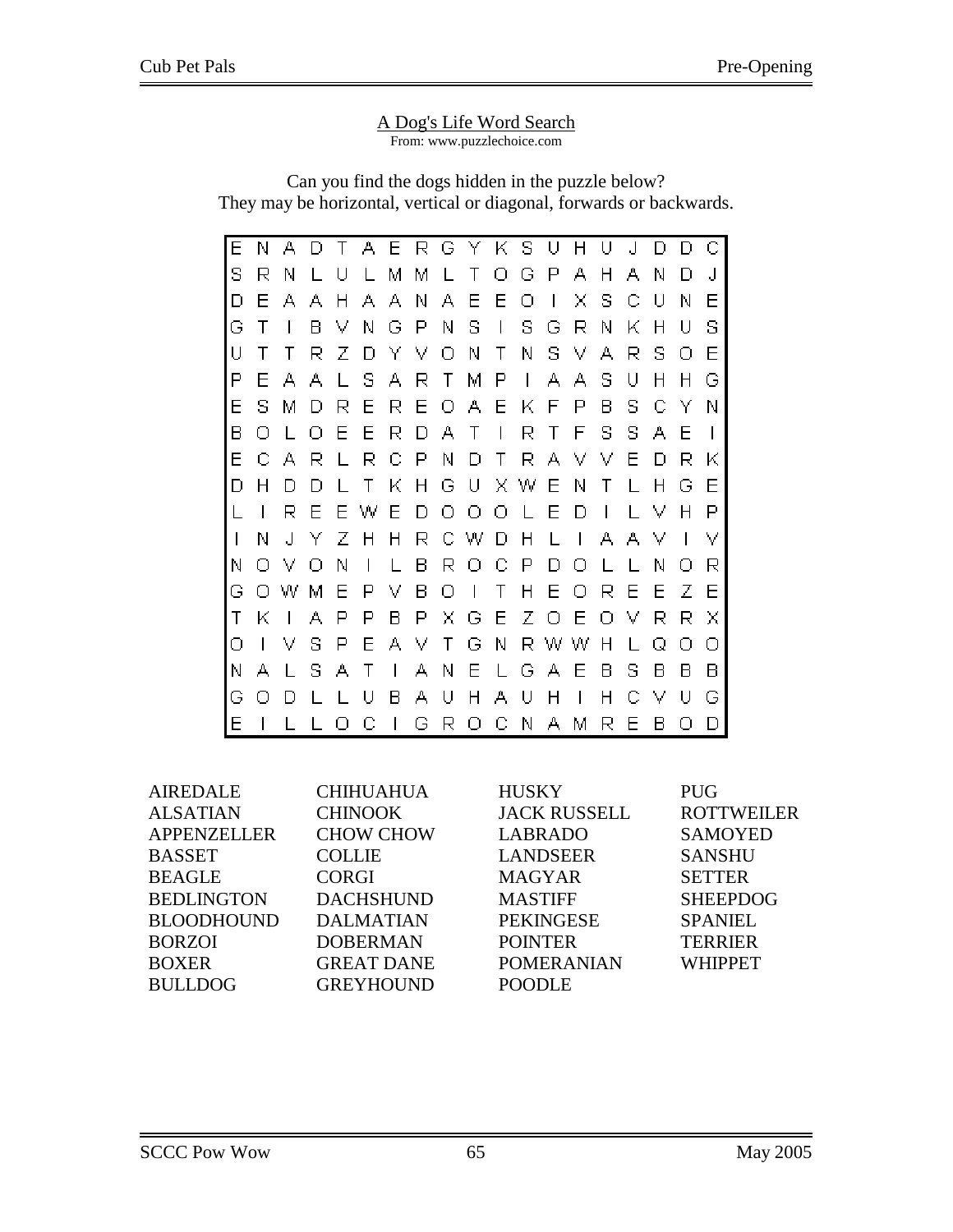# Cat and Mouse Maze

Find the path from the cat to the mouse.

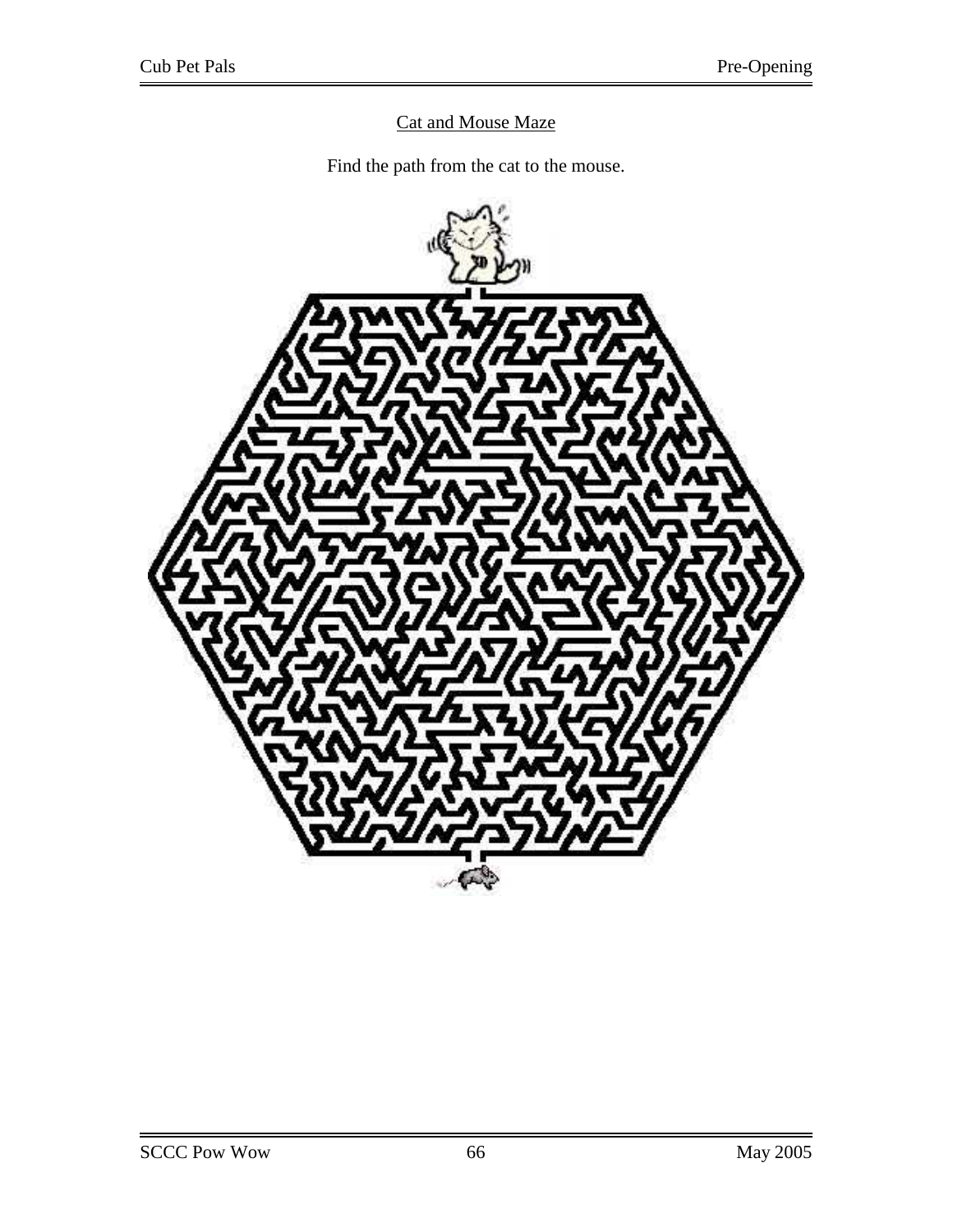## **Ouotations**

Quotations contain the wisdom of the ages, and are a great source of inspiration for Cubmaster's minutes, material for an advancement ceremony or an insightful addition to a Pack Meeting program cover.

*"An animal has been made by God, just as you have been. He is therefore a fellow-creature."* **– Lord Robert Baden-Powell**

*"A boy can learn a lot from a dog: obedience, loyalty, and the importance of turning around three times before lying down***." – Robert Benchley (1889 - 1945)** 

*"If a dog jumps in your lap, it is because he is fond of you; but if a cat does the same thing, it is because your lap is warmer."* **– – Alfred North Whitehead (1861 - 1947)** 

*"I like pigs. Dogs look up to us. Cats look down on us. Pigs treat us as equals".*  **– Sir Winston Churchill (1874 - 1965)** 

*"It's funny how dogs and cats know the inside of folks better than other folks do, isn't it?"* **– Eleanor H. Porter (1868 - 1920), Pollyanna, 1912**

*"If you are a dog and your owner suggests that you wear a sweater, suggest that he wear a tail***." – Fran Lebowitz (1950 - )** 

*"We call them dumb animals, and so they are, for they cannot tell us how they feel, but they do not suffer less because they have no words." -* **Anna Sewell (1820 - 1878), Black Beauty, 1877** 

*"Outside of a dog, a book is probably man's best friend; inside of a dog, it's too dark to read."* **– Groucho Marx**

# Cubmaster's Minute

*Life Lessons Learned from a Dog:*

- 1. If you stare at someone long enough, eventually you'll get what you want.
- 2. Don't go out without ID.
- 3. Be aware of when to hold your tongue, and when to use it.
- 4. Leave room in your schedule for a good nap.
- 5. Always give people a friendly greeting.
- 6. When you do something wrong, always take responsibility (as soon as you're dragged shamefully out from under the bed).
- 7. If it's not wet and sloppy, it's not a real kiss.

# *Dogs as Teachers*

If a dog were your teacher you'd learn stuff like: When loved ones come home, always run to greet them. Never pass up the opportunity to go for a joyride. Allow the experience of fresh air and the wind in your face to be pure ecstasy. When it's in your best interest--practice obedience.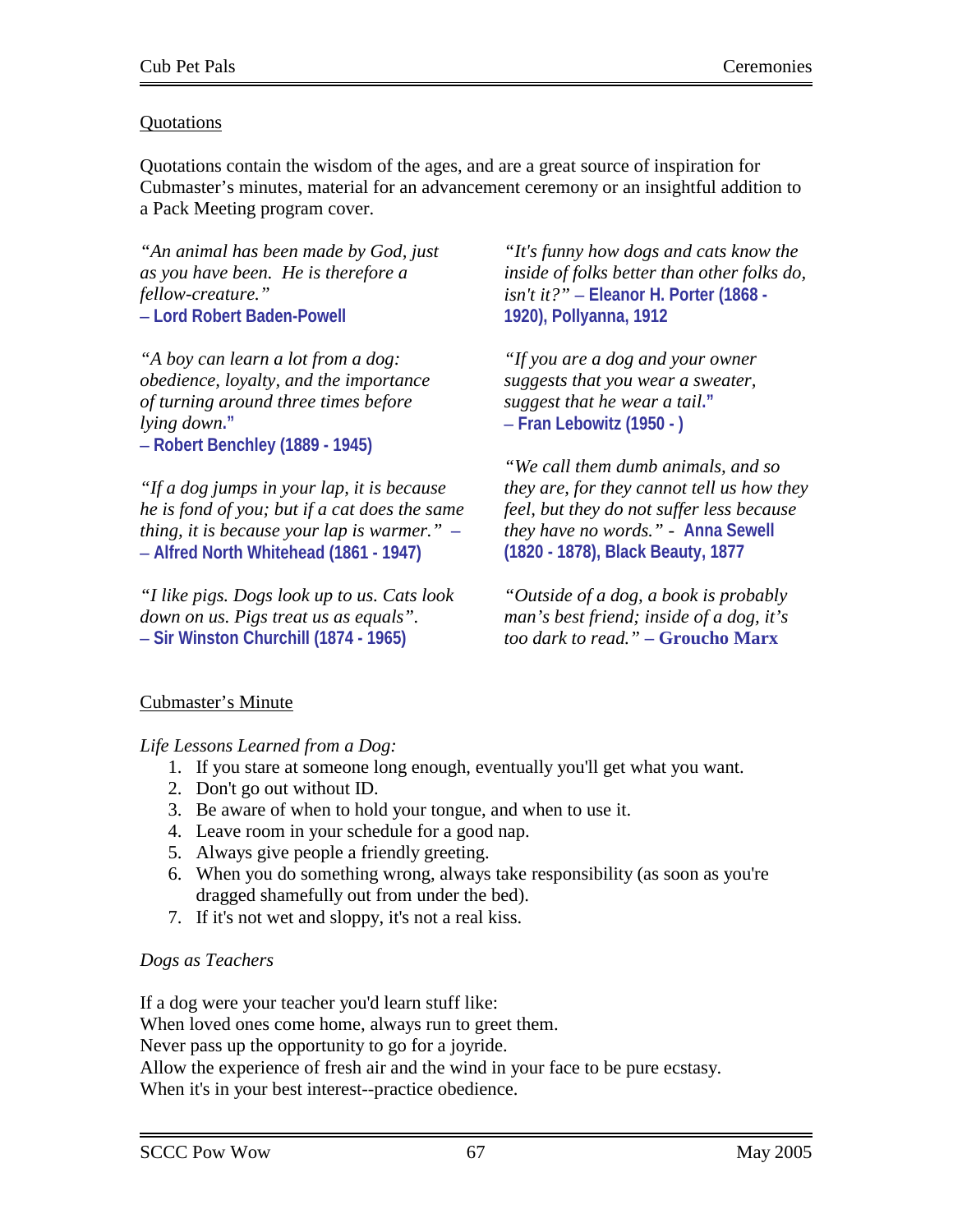Let others know when they've invaded your territory. Take naps and stretch before rising. Run, romp, and play daily. Avoid biting when a simple growl will do. On warm days, stop to lie on your back on the grass. On hot days, drink lots of water and flop under a shady tree. When you're happy, dance around and wag your entire body. Delight in the simple joy of a long walk. Eat with gusto and enthusiasm. Stop when you have had enough. Be loyal. Never pretend to be something you're not. If what you want lies buried, dig until you find it. When someone is having a bad day, be silent, sit close by and nuzzle them gently.

## Ceremonies

#### *Opening and Closing - Noah's Ark*

Props: Make an ark out of a large sheet of cardboard set up so that the animals can enter and leave. Boys can also have pictures or stuffed animals of the animal they represent. Cubmaster or Den Leader playing Noah can be in a robe or other costume. He could also be holding a list to check off the animals as they arrive.

(Cubs enter two by two)

| $1st$ set of Cubs: | We are the Tigers.                                                                   |
|--------------------|--------------------------------------------------------------------------------------|
|                    | Noah: (checking list) Please enter. Take the last stall on the right. (Tigers enter) |
| $2nd$ set of Cubs: | We are the Bobcats.                                                                  |
| Noah:              | Good to see you. You have the third stall on the left (Bobcats                       |
|                    | enter)                                                                               |
| $3rd$ set of Cubs: | We are the Wolves.                                                                   |
| Noah:              | Welcome. Second level, fifth stall on the left. (Wolves enter)                       |
| $4th$ set of Cubs: | We are the Bears.                                                                    |
| Noah:              | Good. Come on in. Sixth stall on the left. (Beats enter)                             |
|                    | Now all the animals are aboard and we are ready to start. Let the                    |
|                    | Pack Meeting begin!                                                                  |

## *(During the Pack Meeting at spaced intervals Noah comes out to send the birds to find dry land. The last bird does not return which leads right into the closing)*

1<sup>st</sup> Interval, Noah: Fly away bird, find me dry land. (Pretends to send bird then waits a few moments) Oh, the bird returns. No dry land yet.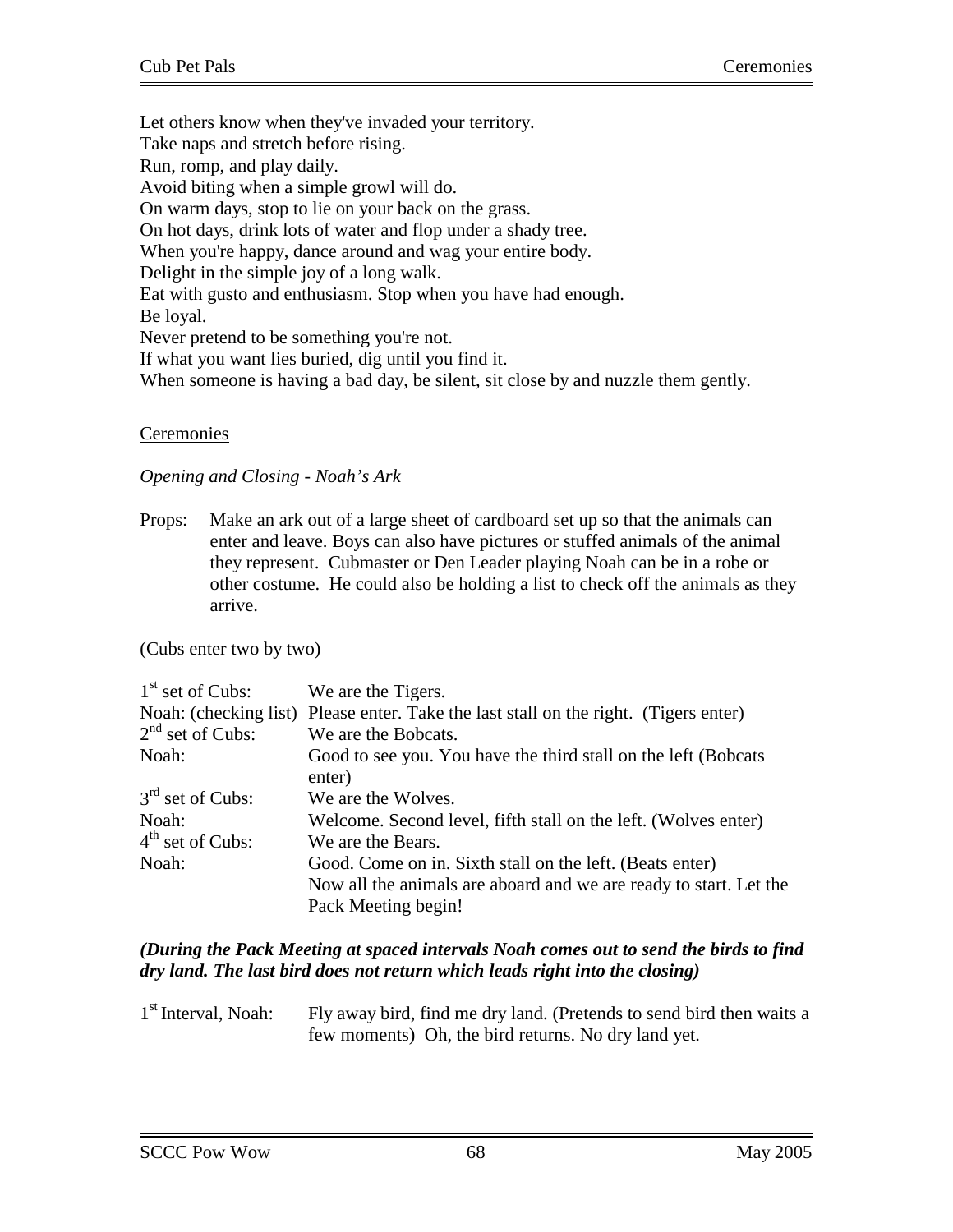| $2nd$ Interval, Noah: | Fly away bird, find me dry land. (Pretends to send bird. After a<br>moment it returns) Oh, you have brought me a twig from a tree.<br>Still too soon to land.                                                                                                               |
|-----------------------|-----------------------------------------------------------------------------------------------------------------------------------------------------------------------------------------------------------------------------------------------------------------------------|
| Closing, Noah:        | Flay away bird, find me dry land. (Sends bird, waits, bird does not<br>return) Hooray, there is dry land. The ark is aground. Come<br>animals, come out of the ark. It is time to start living on the ground<br>again. (Animals come out of ark, stretching and scratching) |
|                       | All animals & Noah: Ahh, look at the rainbow!                                                                                                                                                                                                                               |

Noah: Thank you for joining us on our journey.



# *Noah's Ark Advancement*

| Props:     | Robe and walking stick for Noah (Cubmaster) and similar costume for his<br>assistant (Awards Chair or Assistant Cubmaster). Also needed is a 1' x 6'<br>plank to cross over into the Ark.                                                                                                                                                                                                                                      |
|------------|--------------------------------------------------------------------------------------------------------------------------------------------------------------------------------------------------------------------------------------------------------------------------------------------------------------------------------------------------------------------------------------------------------------------------------|
| Cubmaster: | Well, we finally have completed building the Ark. I'm sure glad we didn't<br>have to build two of these. The weather shows it will only be a few hours<br>before the rains start, so we better get busy rounding up all the animals for<br>the trip. I must remember, though not to let the termites go with us!                                                                                                               |
| Assistant: | Noah, what animals do you want me to round up and bring aboard first?                                                                                                                                                                                                                                                                                                                                                          |
|            | Cubmaster: The first one will be the Bobcats. Will you please call them to the Ark?                                                                                                                                                                                                                                                                                                                                            |
| Assistant: | Will (read names) and their parents please come forward and cross over<br>onto the Ark? ( <i>Cubmaster presents awards</i> .)                                                                                                                                                                                                                                                                                                  |
|            | Cubmaster: It's time to bring aboard the Wolves. Will you please call them to the Ark?<br>(Repeat for Bear, Arrow Points, Webelos Badge and Activity Badges) We<br>have certainly called aboard the most important animals to the Ark. Of<br>course, most of you recognize them as Cub Scouts. And just like the two of<br>each species of animals that were on Noah's Ark, Cub Scouts are famous for<br>doing things in twos: |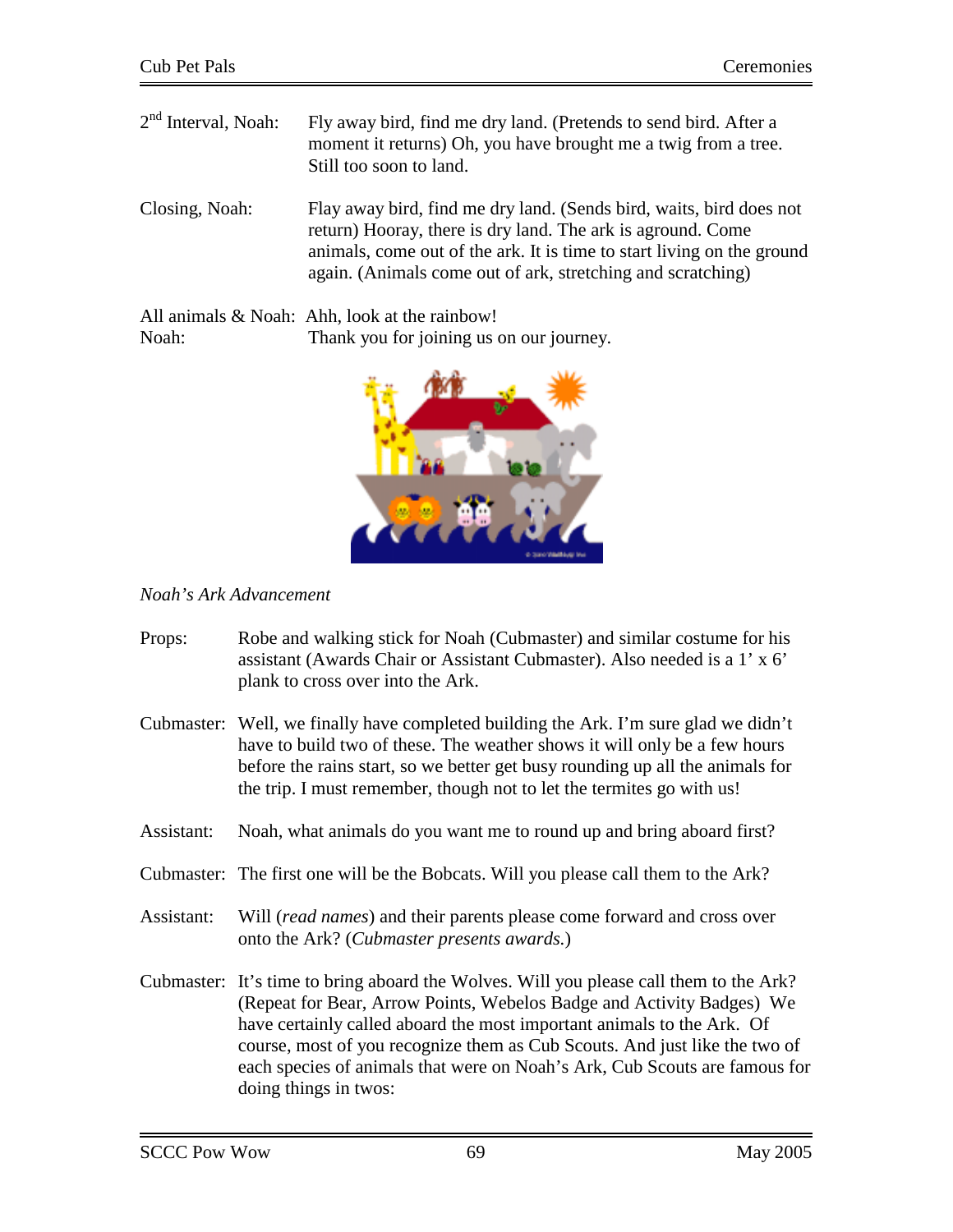To do their best, To do their duty to God and their country, To help other people, To obey the law of the Pack.

Congratulations to each Cub Scout who has earned and been presented an award tonight. We know that you have learned through your accomplishments more knowledge and character that will carry you through Boy Scouts and on to successful young men.

*Mothers Day Closing Ceremony* 

I Love You, Mother (by Joy Allison)



"I love you, mother" said little John; Then forgetting his work, his cap went on, And he was off to the backyard swing, Leaving his mother his room to clean.

"I love you, mother" said little Phil, "I love you more than tongue can tell." Then he teased and pouted half the day Till his mother rejoiced when he went to play.

"I love you, mother" said little Dan. "Today I'll help you all I can." To the cradle then he did softly creep And rocked the baby till it fell asleep.

Then stepping softly he took the broom And swept the floor and dusted the room. Busy and happy all day was he, Helpful and cheerful as a boy should be.

"I love you, mother," again they said, Three little boys going to bed. How do you think the mother guessed, Which of them really loved her best?

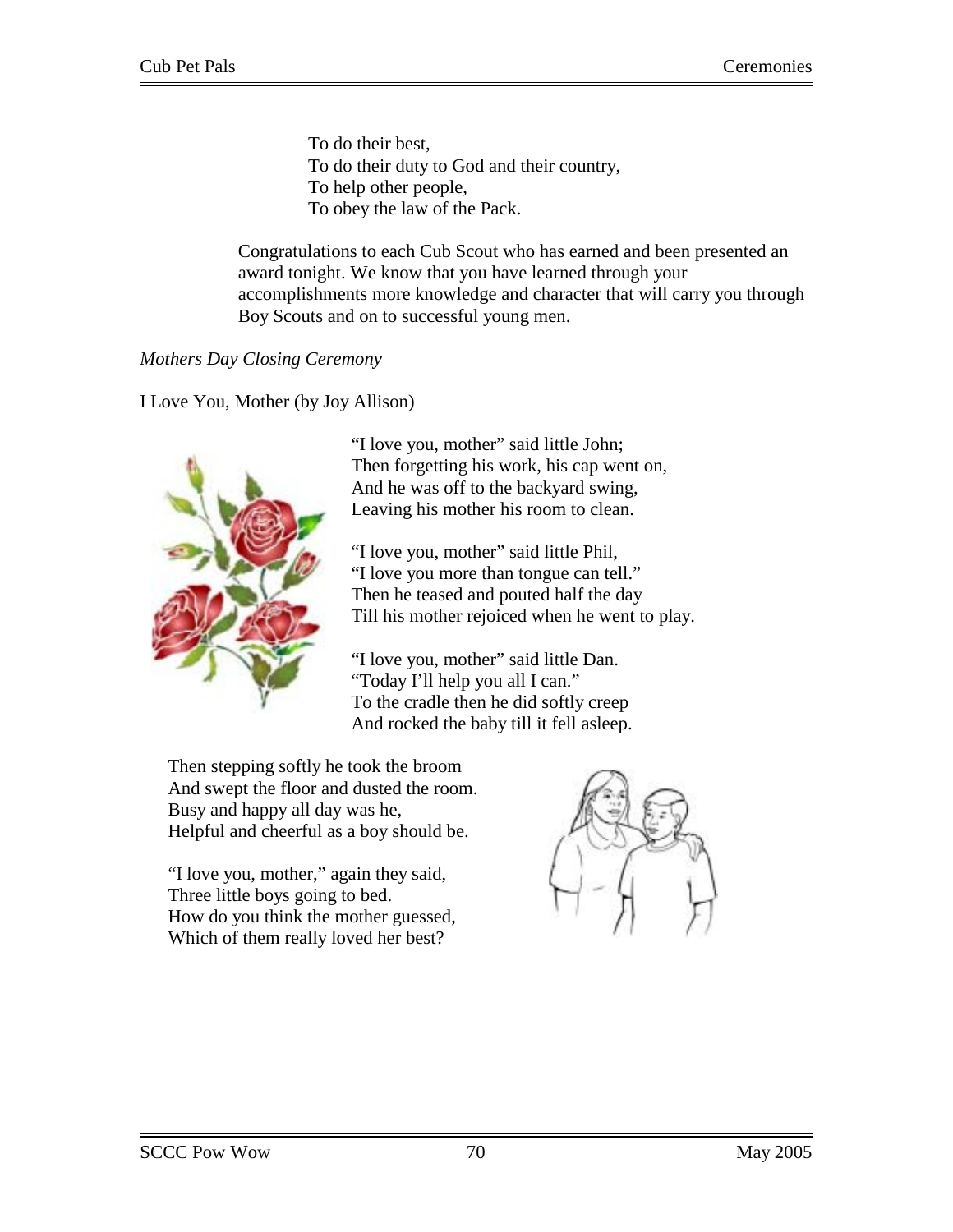## Run-Ons

- When is the vet busiest?
	- When it's raining cats and dogs.
- What happened when the dog ate his owner's watch?
	- He got a lot of ticks.
- What is a baseball dog?
	- One that catches flies, chases fowls, and dashes for home when he sees the catcher.
- Why did the dog take a wishbone to bed?
	- Because he wanted to make his dreams come true.
- Where do you find a no-legged dog?
	- Right where you left him.

Two dogs meet each other in the park…

- Dog 1: Hi, I'm Rover. What's your name?
- Dog 2: I don't know, but I think it's "Down Boy."
- Boy 1: Why to fire fighters use Dalmatians?
- Boy 2: They use them to keep the crowds back.
- Boy 3: No, they're just for good luck.
- Boy 1: They use the dogs to find the fire hydrant.
- Boy: Doctor, can you treat my dog?
- Doctor: I would, but I'm all out of dog treats!



# **Skits**

## *Doggie Doctor*

A person comes to the psychologist and says that he needs help; he thinks that he is a dog, holding up his hands like a dog begging. Throughout the skit, the person acting like a dog, does dog-like things, like scratching behind his ears, whining, etc. Doctor asks how long he has had this problem. Ever since he was a puppy is the reply. The doctor asks if he will lie on the couch but the person says that he can't since he can't get on the furniture. The doctor's advice is to make sure that he gets all his shots and doesn't go chasing any cars.

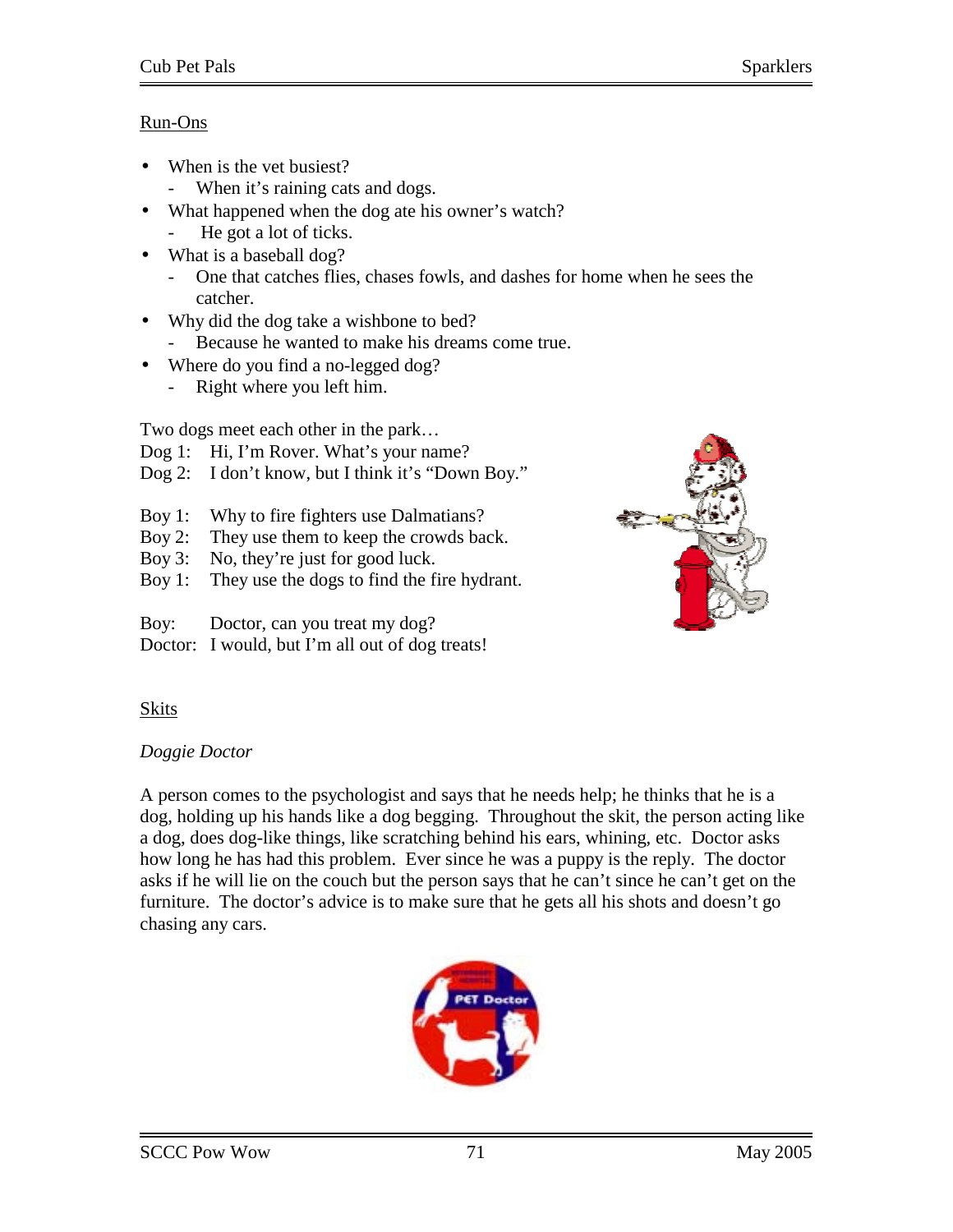*Puppy in the Box* 

Props: A cardboard box with holes, cup of water inside, and a stuffed dog (or rabbit, etc.)

Announcer: This scene takes place on the street outside a grocery store. (Several participants are gathered around outside the store, chatting.)

- Roger: (Enters holding the box) Hi guys, would you please hold this box for me while I go into the store? (Exits)
- Martin: I wonder what's in the box?
- Gerry: I don't know, but something is leaking out!
- Bob: (Rubs finger against the bottom of box, then licks finger) Hmmm, it tastes like lemon soda.
- Martin: (Also rubs box and tastes finger) No. I think it's more like chicken soup.
- Roger: (Returns, looks in box) Oh, you naughty puppy!

## *Puppy in the Box (Version 2)*

Cast: Owner, 1st Pedestrian, 2 Friends, box

Setting: Street Corner

Owner: (Walking up to #1) Would you hold my box? I have to go into a store for a moment.

- #1: Sure! Be glad to.
- #2: (Walks up.) Hey! What's in the box?
- #1: I don't know. This guy comes up to me and hands it to me. Hey! It's leaking! Maybe it's ice cream and it's melting. Let's taste it. (Taste drip) Tastes like vanilla ice cream to me!
- #2: (Tastes it.) Chocolate it is, my friend. Hey Joe! Try this -- what does it taste like?
- Joe: (Tastes it.) Definitely pistachio.
- #1: Naw! It's vanilla!
- #2: I told you, it's chocolate!

(Owner comes back. )

- #1: Mister -- what's in the box? Vanilla ice cream?
- $#2$ : Or chocolate?
- Joe: It tastes like pistachio to me!
- Owner: How foolish of you guys. That's my pet dog!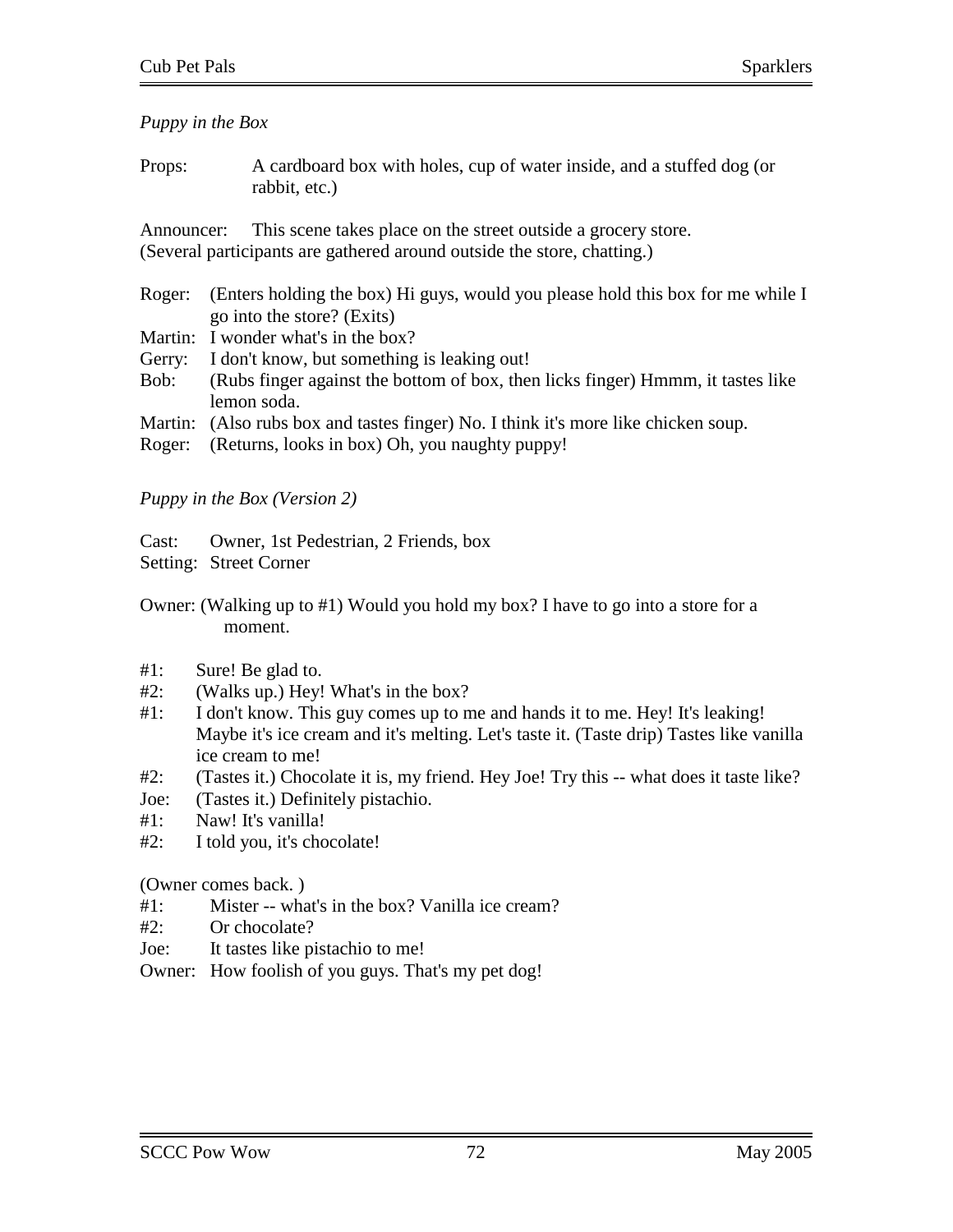# *Lost Dog*

Setting: Dave is crying

| Boo hoo hoo!<br>Dave:                                                          |  |
|--------------------------------------------------------------------------------|--|
| Hey Dave, why are you crying?<br>Bob:                                          |  |
| $(\text{still} \text{sniffling})$ I lost my dog<br>Dave:                       |  |
| Maybe he'll come home.<br>Bob:                                                 |  |
| No, he won't come home. He's lost.<br>Dave:                                    |  |
| Why don't you put an ad in the lost and found column of the newspaper?<br>Bob: |  |
| No. It wouldn't do any good.<br>Dave:                                          |  |
| Well, why not?<br>Bob:                                                         |  |
| Because my dog can't read!<br>Dave:                                            |  |

## *Smart Dog*

| Tom:  | That's a nice dog you have.                                |
|-------|------------------------------------------------------------|
| John: | Thank you. He's nice and he's smart.                       |
| DOG:  | Arf!                                                       |
| Tom:  | A smart dog, huh? What's his name?                         |
| John: | Snoop.                                                     |
| DOG:  | Arf!                                                       |
| Tom:  | What kind of dog is he anyway?                             |
| John: | A police dog.                                              |
| DOG:  | Arf                                                        |
| Tom:  | A police dog? He doesn't look anything like a police dog.  |
| John: | Of course he doesn't. He's a police detective in disguise! |
| DOG:  | Arf!                                                       |

# **Limericks**

*Be Kind to Dumb Animals (by John Ciardi)* 

There once was an ape in a zoo Who looked out through the bars and saw – You! Do you think it's fair To give poor apes a scare? I think it's a mean thing to do!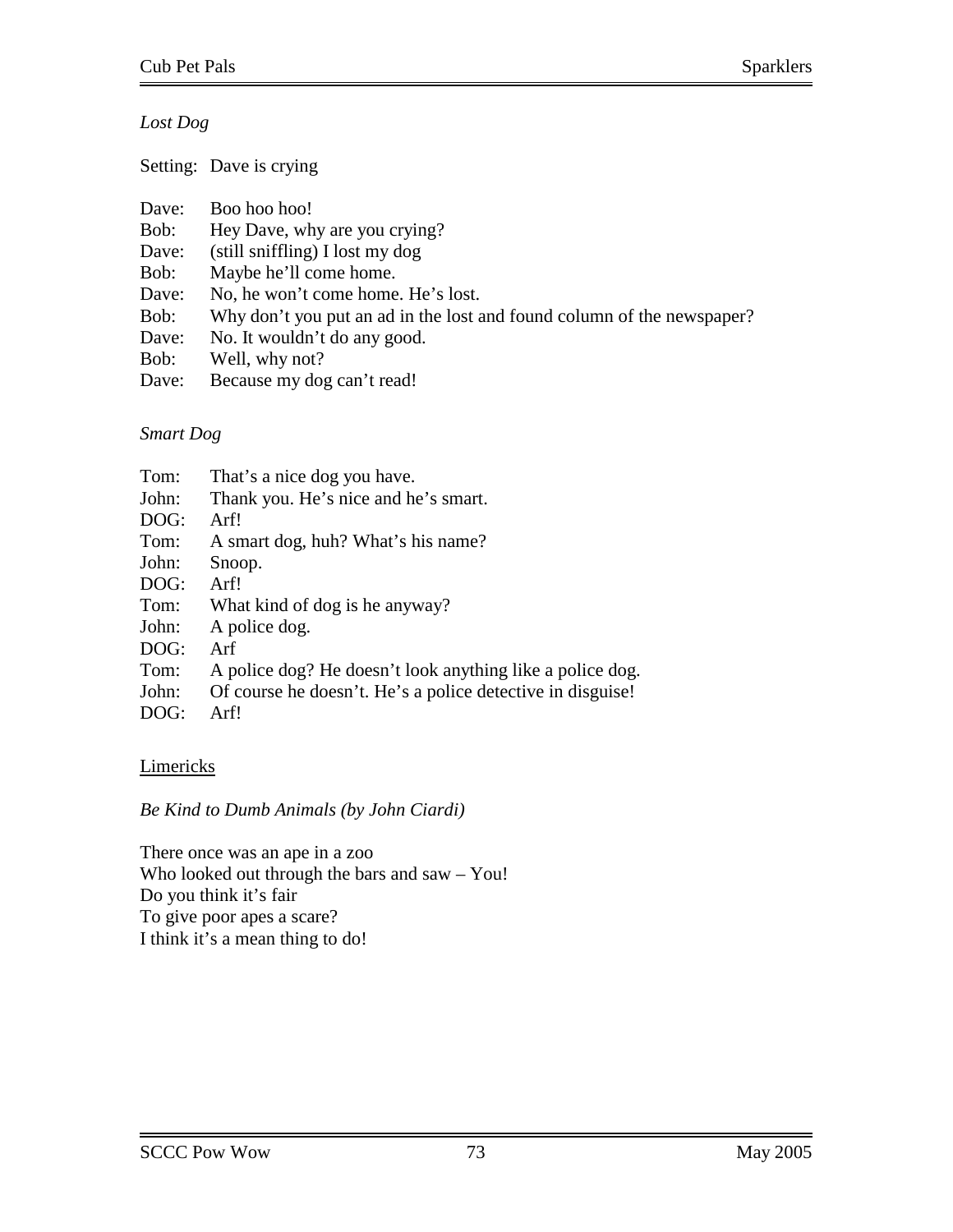## *A Personal Experience (by Oliver Herford)*

A puppy whose hair was so flowing There really was no means of knowing Which end was his head Once stopped me and said, "Please, sir, am I coming or going?"

# **Songs**

*The Wrong End*  (Tune: My Bonnie Lies Over the Ocean)

Oh, rabbits have bright, shiny noses, I'm telling you this as a friend. The reason their noses are shiny: The powder puff's on the wrong end.

Wrong end – wrong end – The powder puff's on the wrong end – Wrong end –

Wrong end – wrong end – The powder puff's on the wrong end!

*I Have A Dog*  (Tune: "Reuben, Reuben, I've Been Thinking")

I have a dog his name is Fido. I have raised him from a pup. He can stand upon his hind legs, If you hold his front legs up!

# *The Cat Came Back*

Old farmer Johnson had troubles of his own He had a yellow cat that wouldn't leave him alone He tried and he tried to give that cat away Gave him to a man going very far away

# *Shaggy Dog*

There was a small maiden named Maggie, Whose dog was enormous and shaggy, The front end of him Looked vicious and grim – But the tail end was friendly and waggy.

# *Inchworm*

Inch worm, inch worm Measuring the marigolds You and your arithmetic You'll probably go far Inch worm, Inch worm Measuring the marigolds Seems to me you'd stop and see How beautiful they are Two and two are four Four and four are eight Eight and eight are sixteen sixteen and sixteen are thirty-two

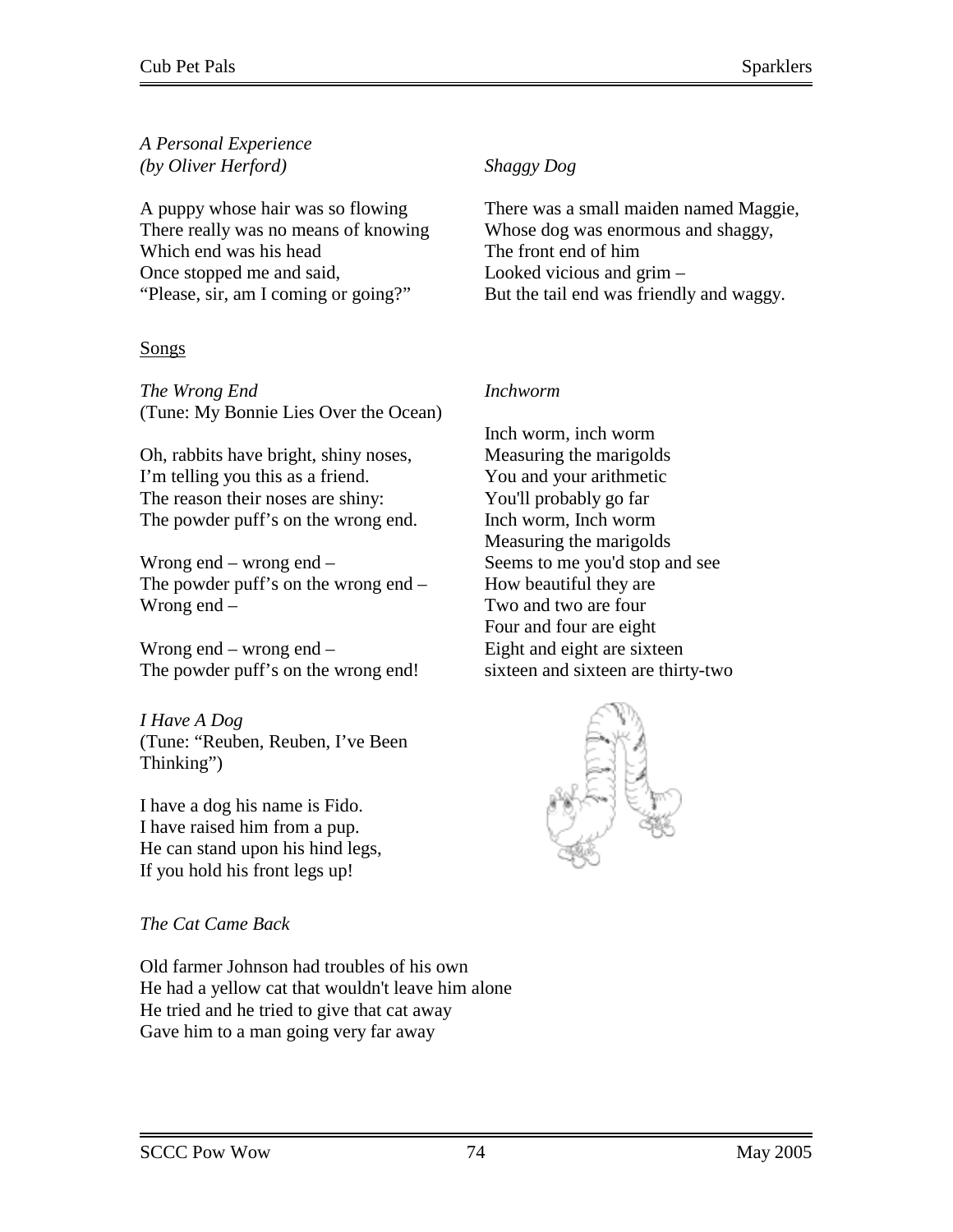*But the cat came back, the very next day Oh the cat came back, they thought he was a gonner But the cat came back, he just couldn't stay away, away, away*

Gave it to a man going way out west Told him to give it to the one he loved the best First the train jumped the track, then it slipped the rail No one is alive today to tell the sad detail

Gave it to someone going up in a balloon Told him to give it to the man in the moon Balloon came down about 90 miles away But where the pilot is today I cannot say



Be kind to your web-footed friends For a duck may be somebody's mother Who lives all alone in a swamp Where it's very cold and damp You might think that this is the end Well it's not caus' I know another stanza Be kind to your web-footed friends For that cop may be Dick Tracy's brother Who lives all alone on the beat On a dark and dingy street You might think that this is the end Well, Why not!



# *Boa-Constrictor*

I'm being swallowed by a boa-constrictor I'm being swallowed by a boa-constrictor And I don't like it one little bit Oh, no, he's got my toe O gee, O gee, he's up to my knee Oh, my, Oh, my, he's reached my thigh O fiddle, O fiddle, he's at my middle Oh heck, Oh heck, he's up to my neck O dread, O dread, He's got my GULP!!!

## Applauses

Big Bear: Stand up. Pretend to be a bear standing on his hind legs and give a greate big "GROWL". Snake: Put hands together above your head. While standing, slither with your body in place and say, "SSSSSSSSSSSSS".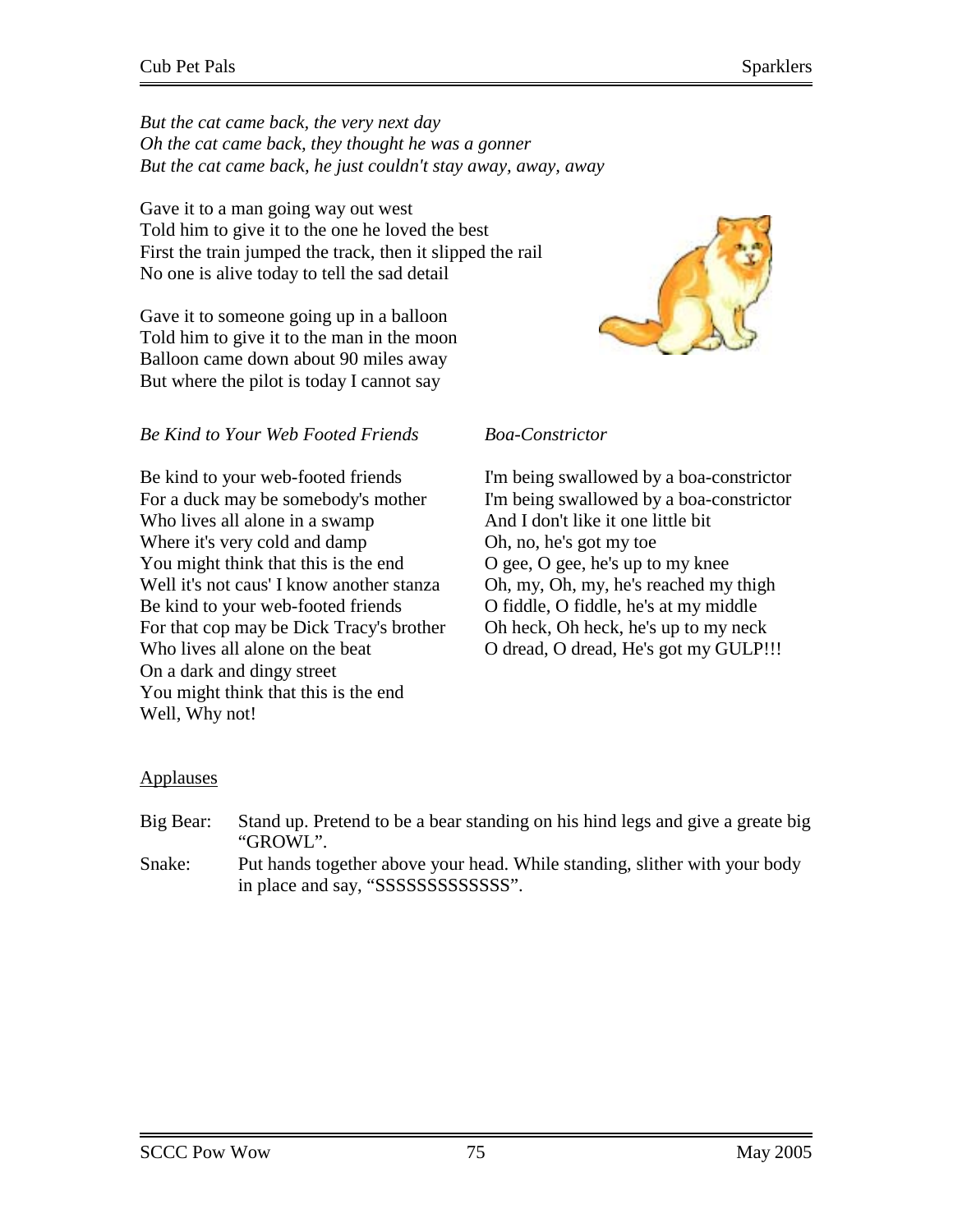# Pet Photo Frame



#### Supplies:

- Dog biscuits, kitty treats or other favors to represent the animal you will feature in the photo (for a bird, how about small seed bells, or other bird toys)
- 1 picture of your favorite animal
- acrylic paint- any color
- fine tipped marker
- craft glue
- paint brush-use a small foam one as they don't leave brush marks
- 5X5 inch piece of cardboard or photo matting- cereal boxes work great
- craft knife
- sealer- Design Master Super Surface Sealer, clear Sealer and Satin Finish 383 works great
- ribbon or magnet

#### Directions:

- 1. Center your picture on top of cardboard and trace around it.
- 2. Use craft knife to cut out hole for picture.
- 3. Paint the front of the frame in the color of your choice.
- 4. Glue treats on to the frame.
- 5. On one of the treats or an open space on the frame write the animal's name, plus the dates of birth and death if they are now little angels.
- 6. Seal with sealer.
- 7. On the back side of the frame glue or tape the picture in place.
- 8. Add ribbon or magnet to the back to hang.

#### Bird Cookies

Make tasty cookie treats for your feathered friends.

Supplies:

- 1 cup softened unsalted butter
- 3 beaten eggs
- $\bullet$  3½ cups fluor
- 1 tsp. baking soda
- Pinch of salt
- Mixed birdseed



- 1. Stir flour, baking soda, and salt together in a large bowl.
- 2. Add butter and eggs. Mix until well blended.
- 3. Roll dough out on floured surface and cut different shapes with cookie cutters.
- 4. Make a hole in the top of each cookie with a drinking straw.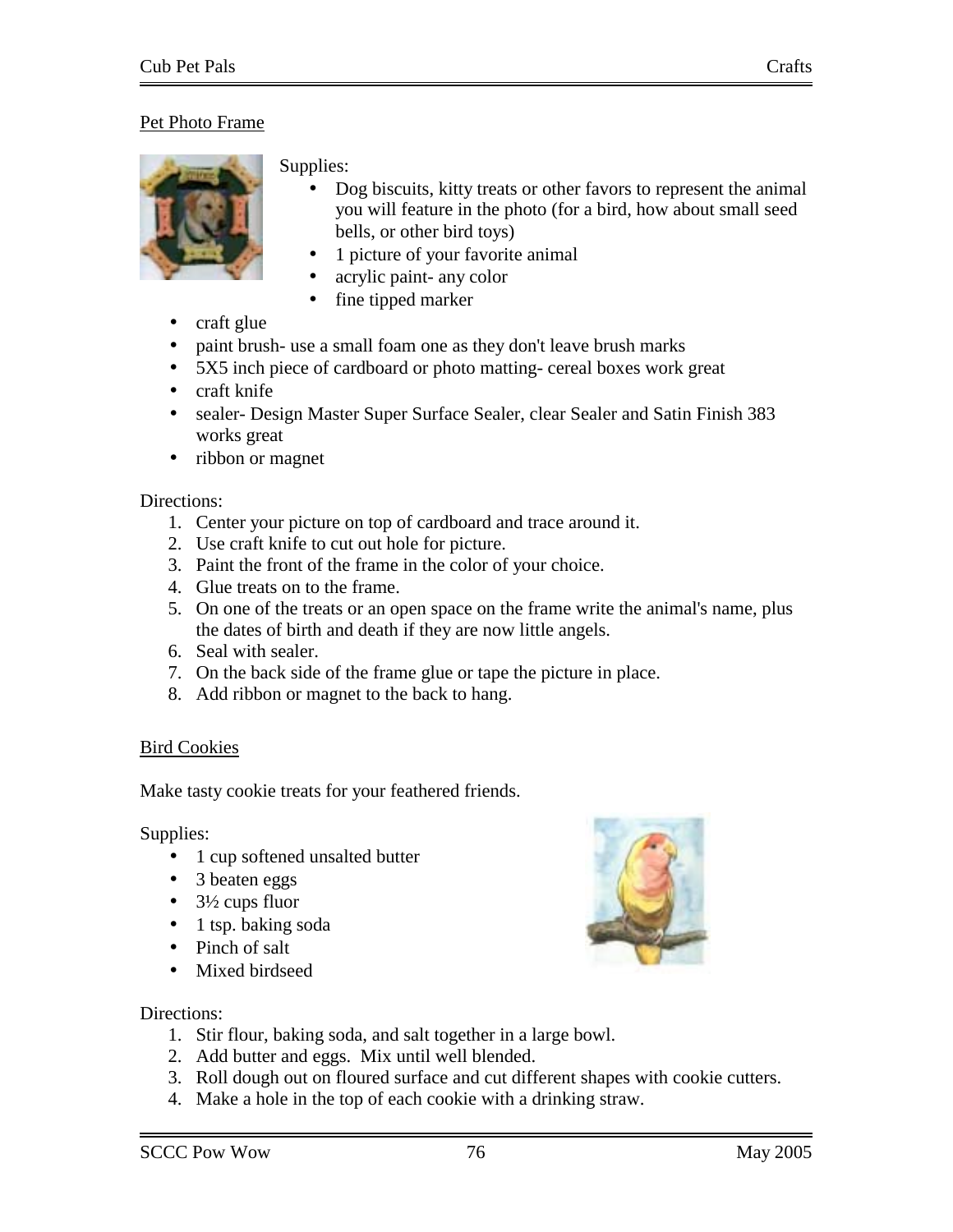- 5. Press birdseed into each side of the cookies.
- 6. Bake in oven at 350 degrees for 10-12 minutes.
- 7. After Bird Cookies have cooled, tie a ribbon or string through the hole and hang on a tree branch.

# Paper Animals

With a few folds, you can transform the drawn shape of any four-legged animal into a 3D miniature.

Supplies: Paper, Scissors, Markers, Tape

Directions:

- 1. On a scrap of paper, draw the outline of an animal as if it were lying flat on the ground with head, legs and tail extended (a kind of road-kill effect).
- 2. Cut out the shape, and then fold at the joints.
- 3. Use a pen to draw in the whiskers, eyes, spots and other details.



# Pencil Pup

Supplies: (4) pinch-style wooden clothespins, Wood Glue, Felt, Googly Eyes, Pompom, Markers, Pencil

- 1. To form the front end of the dog pinch open a clothespin and apply glue to the inner surface of the opened end. Then clamp the glued end onto a second clothespin, just behind the metal spring.
- 2. For the dog's tail end, glue and clamp together the last two clothespins so that one holds the other wide open. When the glue is dry, fit the opened end of the back half onto the lower end of the front half. Apply glue to bond the two sections.
- 3. From the felt, cut out floppy ears and circular paws. Then glue ears and paws, the googly eyes, and the pom-pom nose onto the dog.
- 4. Add spots or other distinguishing details with colored markers. Finally, pinch open the dog's mouth and insert a pencil, balancing its weight equally on both sides.

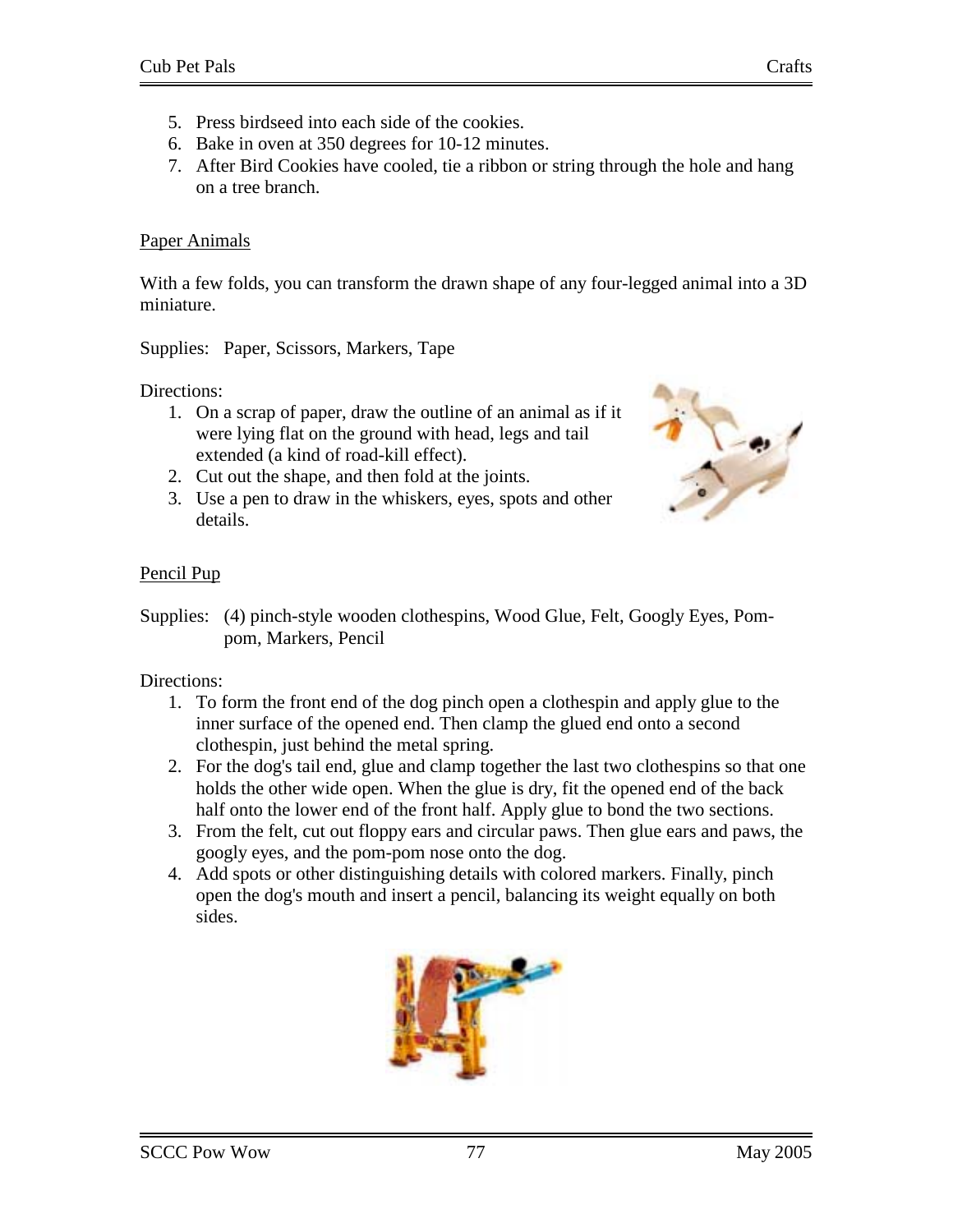# Pasta Pals

Supplies: Dry pasta, Pipe cleaners, Glue, Googly eyes, Scissors, Felt

- 1. Create the animal's torso by sliding a few pieces of pasta onto the center of a pipe cleaner. (Wagon wheels are perfect for a chubby belly; rigatoni for a lean one.)
- 2. Bend the pipe cleaner on both sides of the torso to form a neck and tail. Add more pasta and fold the tips of the pipe cleaner to hold the pieces in place.
- 3. Bend the neck (between pastas) into a right angle to form a face.
- 4. To attach legs, ears, or horns, twist shorter lengths of pipe cleaner around the body and string them with macaroni. You can even glue on miniature soup pastas for a mane or fur.

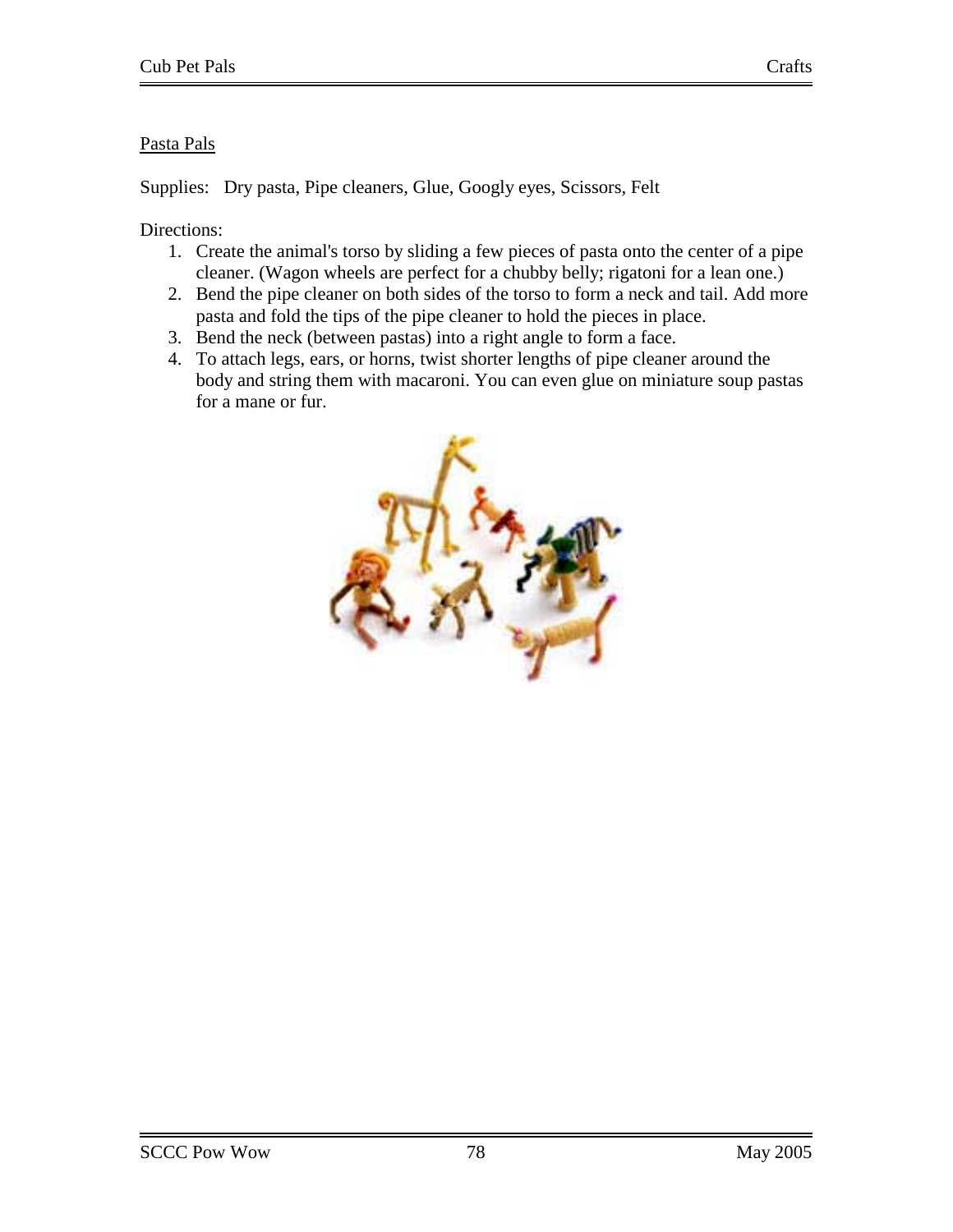## Hare Hop

*Equipment:* Per team: 1 pair of rabbit ears (made from cardboard, cotton and wire attached to a hat); 1 small balloon and 1 large balloon for each member; lots of string; 1 chair for each team.

Formation: Relay.



Divide the group into teams of six. Line up each team in straight lines at one end of the playing area. Place the chairs, one for each team, at the opposite end of the playing area.

On 'Go', the first player of each team dons the rabbit ears, while his teammates blow up one small and one large balloon. One long piece of string is tied to the small balloon. The first player then ties the string around his waist, with the balloon hanging from behind,

to represent his tail. He hugs the large balloon to his tummy, to represent the fluffy underside of a bunny. Then, with his ears and his two balloons, he hops down to the chair, hugs the large balloon until it breaks, and sits on his 'tail' until the small balloon breaks. When both balloons have burst, he hops back to the team where he gives the ears to the second player. The fun is helping each rabbit get 'dressed' and in cheering each bunny on. The relay ends when all bunnies have lost their tummies and tails.

Tadpoles

Equipment: 1 ball; whistle Formation: Teams

The Pack divides into two teams. Team A stands in a circle with one Cub in the center, holding the ball. Team B stands in line, like the tadpole's tail, coming from the middle.



When the leader calls 'GO', the Cub in the center of the circle

starts to throw the ball to his team, one by one. Meantime, the Cubs in Team B in turn run around the circle and back to their places. When the last Cub in Team B is back in his place, the leader blows the whistle and Team A stops. Team A says how many throws the Cub in the center has made and when the teams change places, Team B tries to beat Team A's score.



# Cat and Mouse

The Pack lines up in 4 or 5 lines, each line of Cubs joining hands across. One Cub is chosen as 'Cat' and another as 'Mouse', the 'Cat' chases the 'Mouse' up and down the lines. When the leader blows the whistle, the Cubs turn at right angles and form lines going down, by holding hands with the members of their new line. When the leader blows the whistle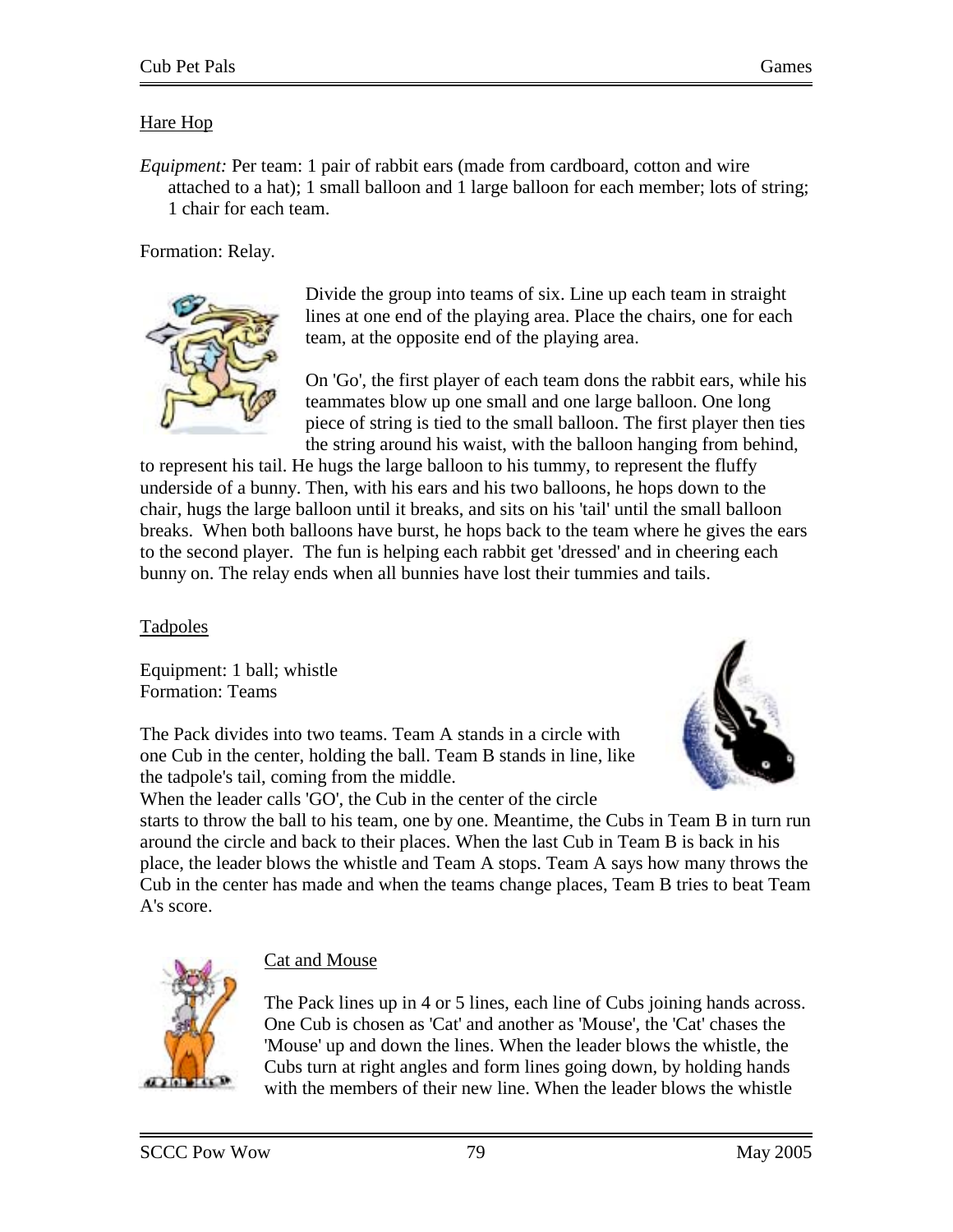again, the lines form across once more. When the 'Cat' has caught the 'Mouse' a new pair are chosen.

## Cat's Tail

Equipment: A supply of colored yarn, 2 colors, one for each team

Hide several pieces of cloth or yarn - a different color for each team. One Cub on each team is a 'cat without a tail'. At the signal, all Cubs search for tails of their color. As a piece is found, it should be tied to the belt of the cat who ties others to it as they are found. The winner is the side whose cat has the longest tail at the end of five minutes.

## Poor Kitty

Equipment: 1 blindfold

Arrange the group in a circle with a blindfolded player in the center. Then have the players move around the circle very quietly. The blindfolded player should approach the circle in any direction and secure a victim who, in a disguised voice, says 'poor kitty' and then imitates the 'meow' of a cat. If the blindfolded player fails to identify his prisoner, he releases him and the game continues. If he succeeds, the two change places.

# The Frog Hop



Draw a finish line about 25' from the start and line the players up about 3' apart. At "Go" they race by jumping first to the right, then to the left, then straight ahead. This procedure is followed until someone crosses the finish line.

# Dog Chases Its Tail

This game mimics the silliness and futility of a dog chasing its tail. You need a bandanna. Have the players line up, holding each other around the waist. (Do not allow kids to hook fingers through belts or belt loops--this results in ripped clothing and hurt fingers.) Have the last player tuck a bandanna in his pocket, or under his belt or waistband, so that it hangs down like a tail. Next, the front



of the line begins to chase the end of the line, attempting to grab the bandanna. Players in the middle can help or hinder the head or the tail, depending on their whims. If the line breaks, the player who let go must step out, shortening the line.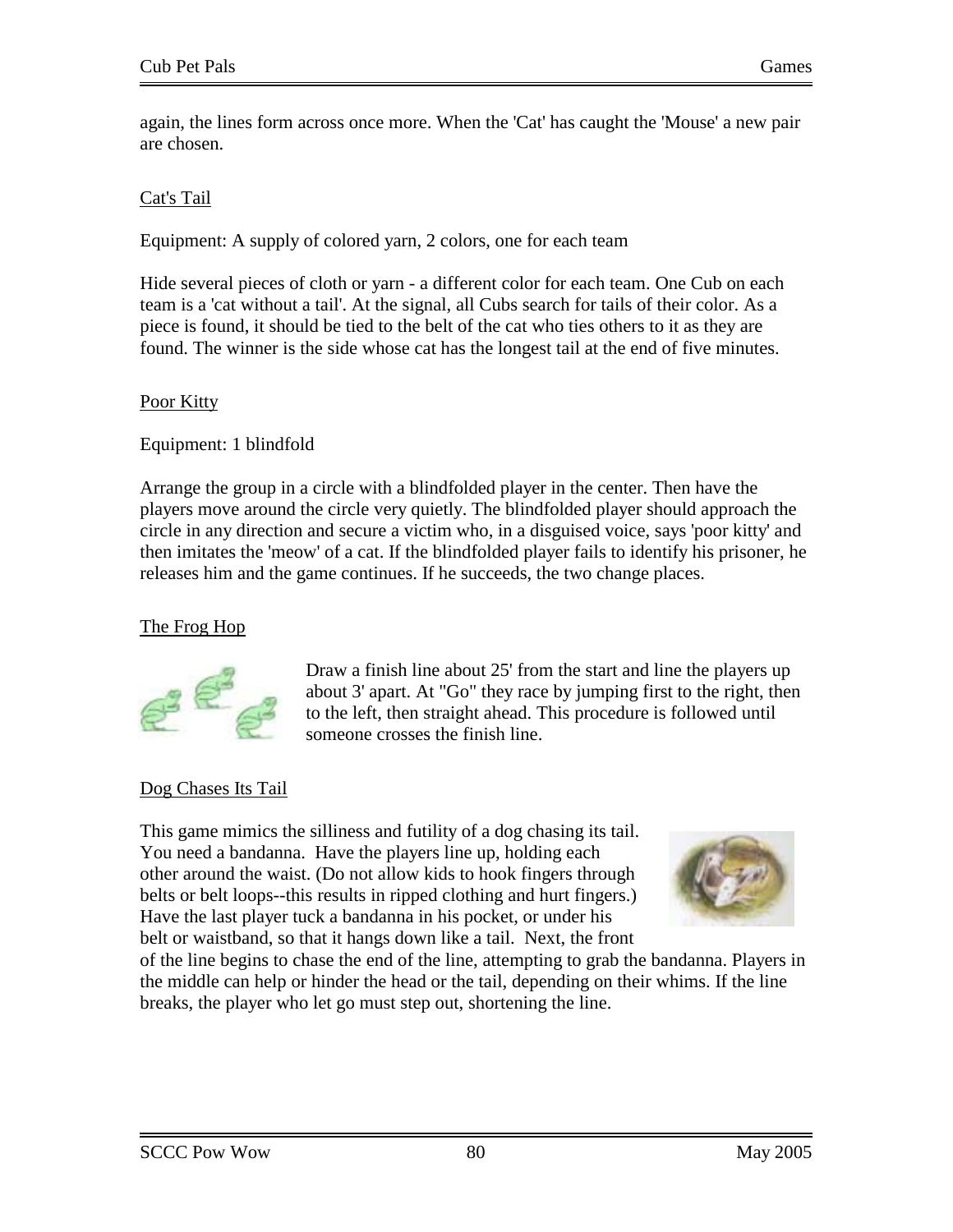## Poodle

In this guessing game, the word "poodle" is substituted for a verb. To play, one boy picks a secret verb, then the other boys ask questions using poodle in place of the verb: "Can you poodle in a pool?" "Does poodling make you tired?" The child who correctly guesses the secret verb gets to choose the next one. Who knew verbs could be this much fun?



## Doggie Where's Your Bone

It is an inside game. A boy plays the part of the dog. He sits in a chair with his back to the den. An eraser or another object is put under the chair. That is the bone. While the dog is turned around with his eyes closed someone sneaks up and steals the bone and hides it somewhere on his person. Then everyone sings: Doggy, Doggy, where's your bone? Somebody's stole it from your home. Guess who! It might be you! Then the dog has three chances to guess who took it. Sometimes it is left under his chair. If the dog guesses right then he gets to do it again. If he guesses wrong then the boy who has the bone gets a turn as the dog.

## Cats Get Your Corner

You pick someone to be it. The person that is "it" gets a ball (like a standard red kickball or maybe something softer like a nerf ball). All the cats pick a corner to stand in. The den leader acts as an umpire. When everyone has a corner then the ump yells "cats get a corner". Then everyone takes off running for the corner that is next. Everyone is supposed to run in the same direction so no one should run into each other. While the cats are running, "it" trys to hit them with the ball. If you get hit you stand in the middle. The cat that never gets hit wins and becomes the next "it".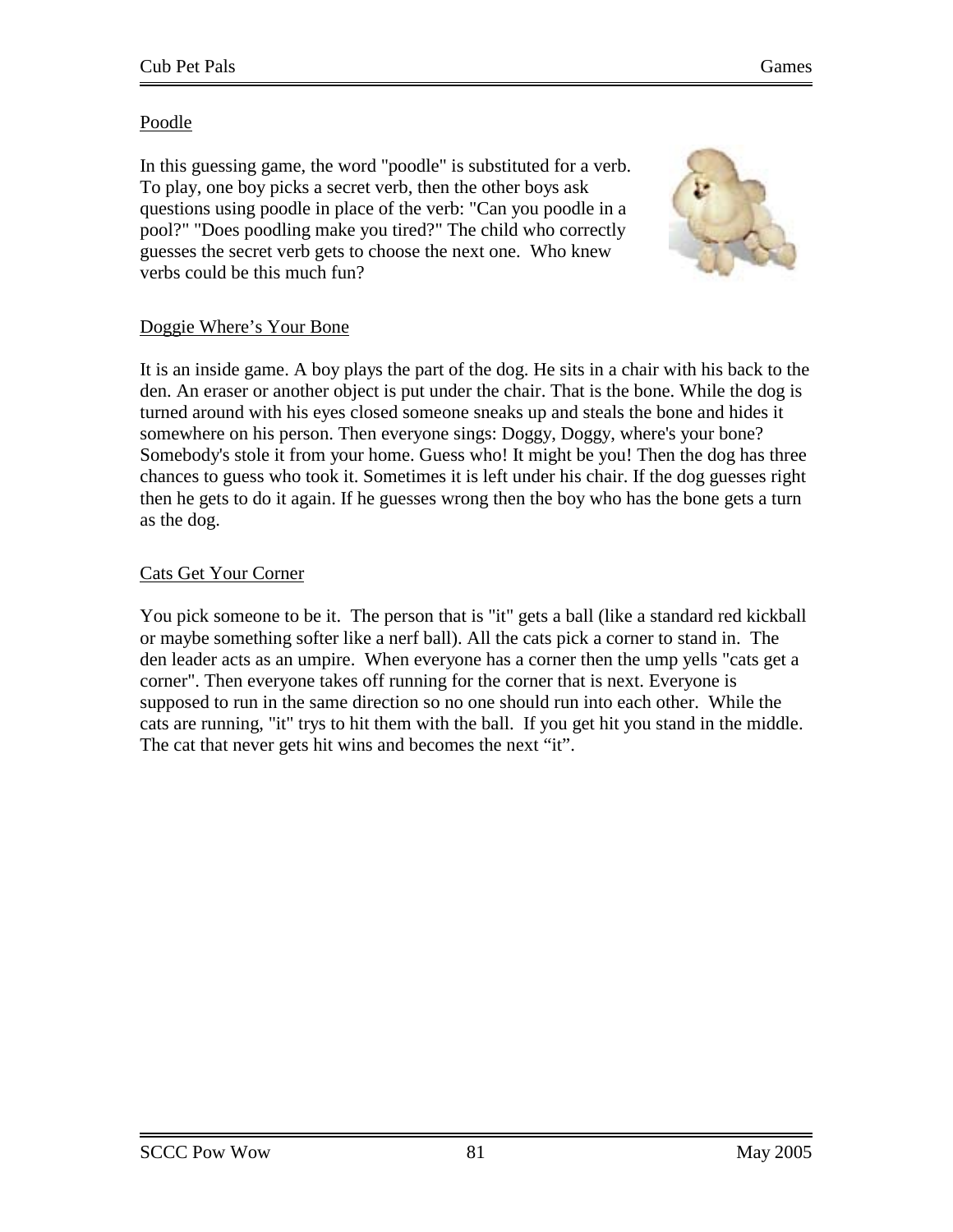## Cup of Fish

From: www.enchantedlearning.com

Supplies: Package of blue jello, gummy fish (or fruit-flavored sharks), clear plastic cups

#### Directions:

- 1. Make the blue jello according to the directions on the box.
- 2. Pour into the clear plastic cups.
- 3. Let the cups cool about an hour in the refrigerator until partially set.



- 4. When the jello is partially set, place a few gummy fish in each cup.
- 5. Place cup back in the refrigerator until the jello is completely set.
- 6. Eat and enjoy.

#### Variations:

- Frozen fish-popsicles (just freeze the jello in popsicle molds add the gummy fish when they are partially set - unmold very gently when entirely frozen). These are really messy to eat and are best eaten outside.
- An entire punch bowl of fish jello (made like the cup o' fish)!
- Make an aquarium of fish in a rectangular glass container



## Nice Spice Dog Biscuits

These biscuits are really for your dog, not your Scouts.

Ingredients:

- 1½ cup unbleached all purpose flour
- $1\frac{1}{2}$  cup whole wheat flour
- $\bullet$   $\frac{1}{2}$  cup cornmeal
- 2 Tbsp nonfat dry milk
- 1 tsp cinnamon



- 1 tsp nutmeg
- $1\frac{1}{2}$  tsp allspice
- $1$  egg
- 1 to  $1\frac{1}{4}$  cup water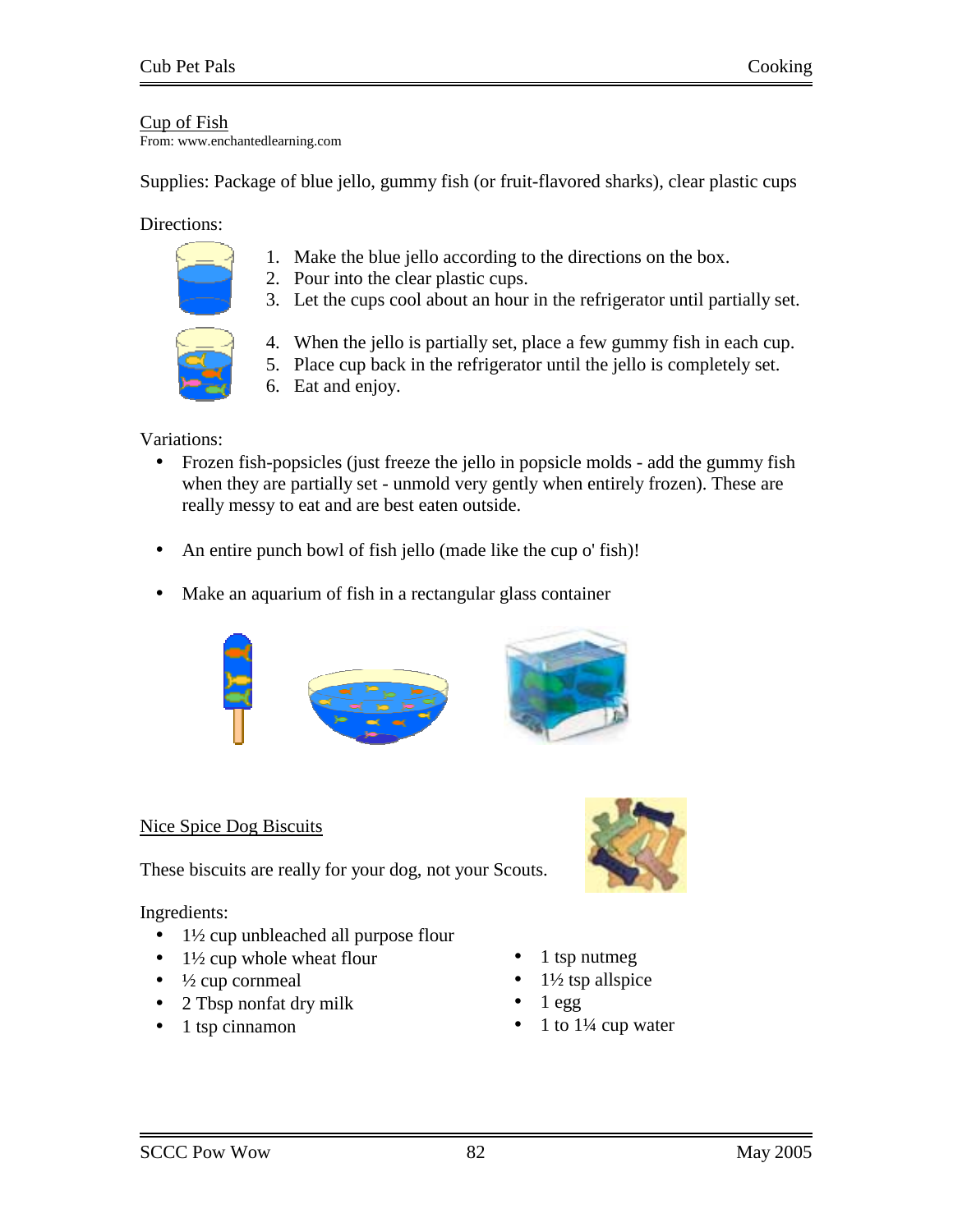## Directions:

- 1. Preheat oven to 350 F.
- 2. Stir all dry ingredients together in mixing bowl. Add the egg and slowly stir in the water with a wooden spoon. Keep stirring until dough becomes stiff.
- 3. Knead the dough until a smooth texture.
- 4. Roll out ¼ inch thick (flour the top and bottom of the dough), and cut out with a bone shaped cookie cutter (available from pet store).
- 5. Lightly grease a cookie sheet. Bake for 45 min to 1 hour.
- 6. Remove from oven and leave them overnight to let harden.
- 7. Store in plastic Ziploc bags.

# Homemade Animal Cookies



Supplies: Blender, large bowl, wooden spoon, table knife, pastry blender or 2 table knives, rolling pin, animal cookie cutters, cookie sheet, spatula, oven mitts, cooling rack

Ingredients:

- 1 cup rolled oats
- $\bullet$   $\frac{1}{4}$  cup honey
- $\bullet$  1 tsp. salt
- $\bullet$  1½ cups all-purpose flour
- $\frac{1}{2}$  tsp. baking soda
- $\frac{1}{2}$  tsp. cinnamon
- $\frac{1}{2}$  cup (1 stick) cold butter
- $\bullet$   $\frac{1}{2}$  cup buttermilk
- 2 Tbsp. extra all-purpose flour

- 1. Pre-heat the oven to 400°F.
- 2. Put the rolled oats in the blender container. Cover and blend at high speed to grind the rolled oats into oat flour. (The oat flour will look powdery)
- 3. Place the oat flour in the bowl. Add the honey, salt, all-purpose flour, baking soda, and cinnamon to the bowl and stir well with the wooden spoon.
- 4. Cut the butter into 8 equal slices. Place the butter in the flour mixture.
- 5. With the pastry blender, cut the butter into the dry ingredients by using a backand-forth motion until the bits of butter-flour mixture are the size of small peas.
- 6. Add the buttermilk to the bowl and mix thoroughly with your hands until the mixture forms a dough. Continue to mix together until smooth.
- 7. Allow the dough to sit for 5 minutes.
- 8. Sprinkle the extra 2 tsp. flour over a clean surface. With the rolling pin, roll the dough until it is ¼-inch thick.
- 9. Cut the dough with animal cookie cutters.
- 10. Use the spatula to place the crackers 2 inches apart on the ungreased cookie sheet.
- 11. Bake the crackers for 10 to 12 minutes or until they are lightly golden brown.
- 12. Remove the cookie sheets from the oven using oven mitts. Let the crackers cool for 5 minutes, and then use the spatula to move them from the cookie sheets to the cooling rack.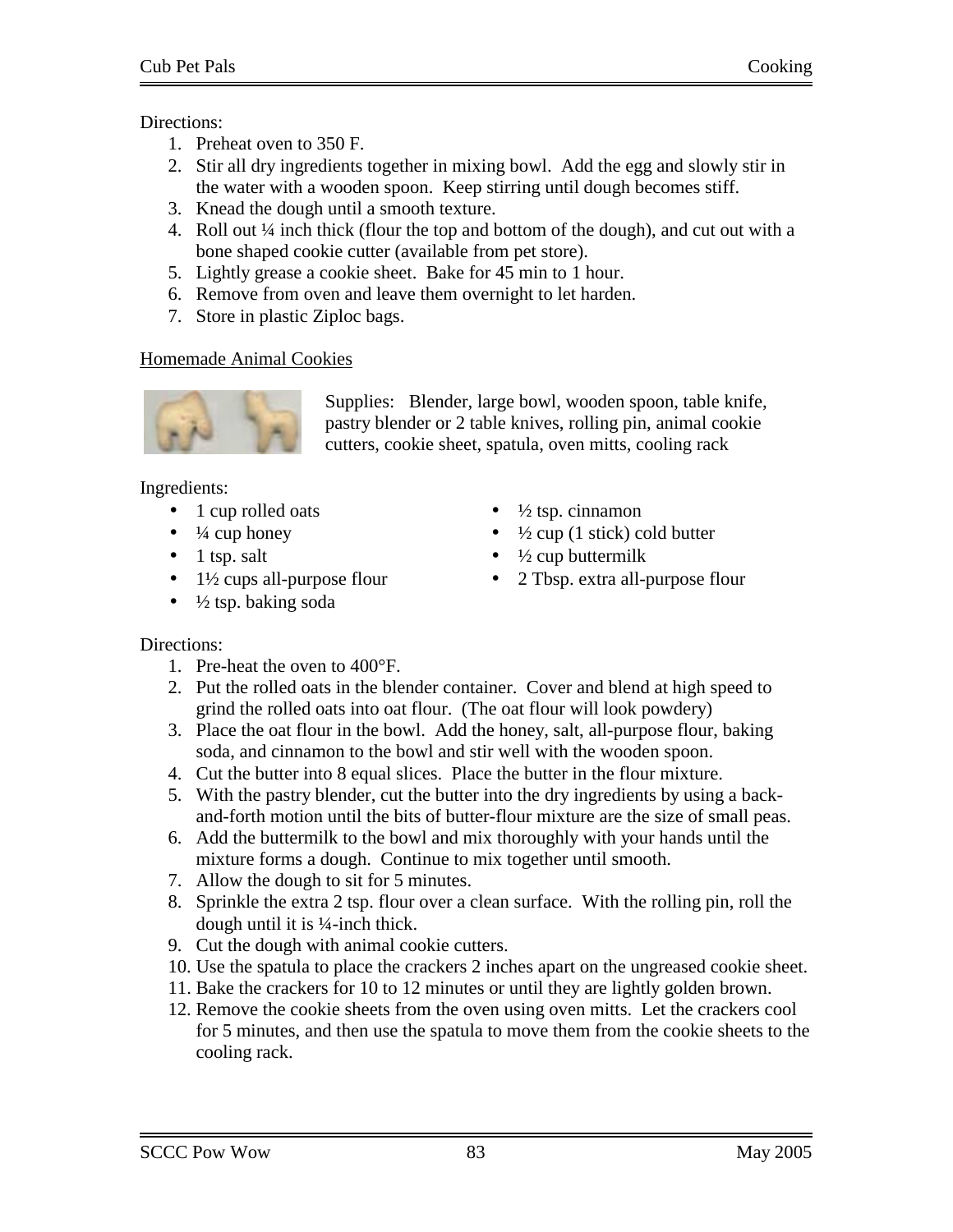## Brown Sugar Turtle Pralines

A praline is a rich, pastry-shaped candy made with sugar, cream, butter, and pecans. Make some turtle pralines that look like your pet turtle.

Ingredients:

- 2 cups pecan halves
- 2 cups light brown sugar
- 1 cup light cream
- 2 Tbsp. butter

Directions:



- 1. With a paring knife, cut  $\frac{1}{2}$  cup pecan halves into quarters by cutting each pecan horizontally into two pieces. Set aside.
- 2. Use the wooden spoon to combine the light brown sugar and the cream in the saucepan.
- 3. Bring the sugar and cream mixture to boil over a medium heat, stirring constantly.
- 4. Clip a candy thermometer to the side of the saucepan. Continue to cook mixture until the thermometer reads 238°F.
- 5. Remove the pan from the heat. Stir in the butter. Stir in the remaining 1½ cups of pecan halves.
- 6. Beat the candy for 2 minutes or until it loses its shine.
- 7. Drop the candy by tablespoon onto waxed paper. Use the back of the spoon to shape the patties into a round shape.
- 8. Use the pecan quarters to decorate the candies to look like turtles. Put 2 pecan quarters at the front and 2 at the back for legs. Put 1 pecan quarter in between the front legs as a head.
- 9. Refrigerate the candy until cool, for at least 30 minutes, before serving. Makes about 24 candies.

## Bird Poop

Ingredients:

- 5 cups of your favorite crunchy cereal
- 2 cups of skinny pretzels (break them in half if they are long)
- 3 cups of rice crisp cereal
- 1 bag of white chocolate chips
- $2\frac{1}{2}$  cups of mini marshmallows

- 1. Mix all the dry ingredients in a large bowl.
- 2. Melt the white chocolate in the microwave for about 1 minute.
- 3. Pour the melted chocolate over the dry ingredients and spread on wax paper to cool.
- 4. When your masterpiece is cool, break into chunks that look like icky bird poop.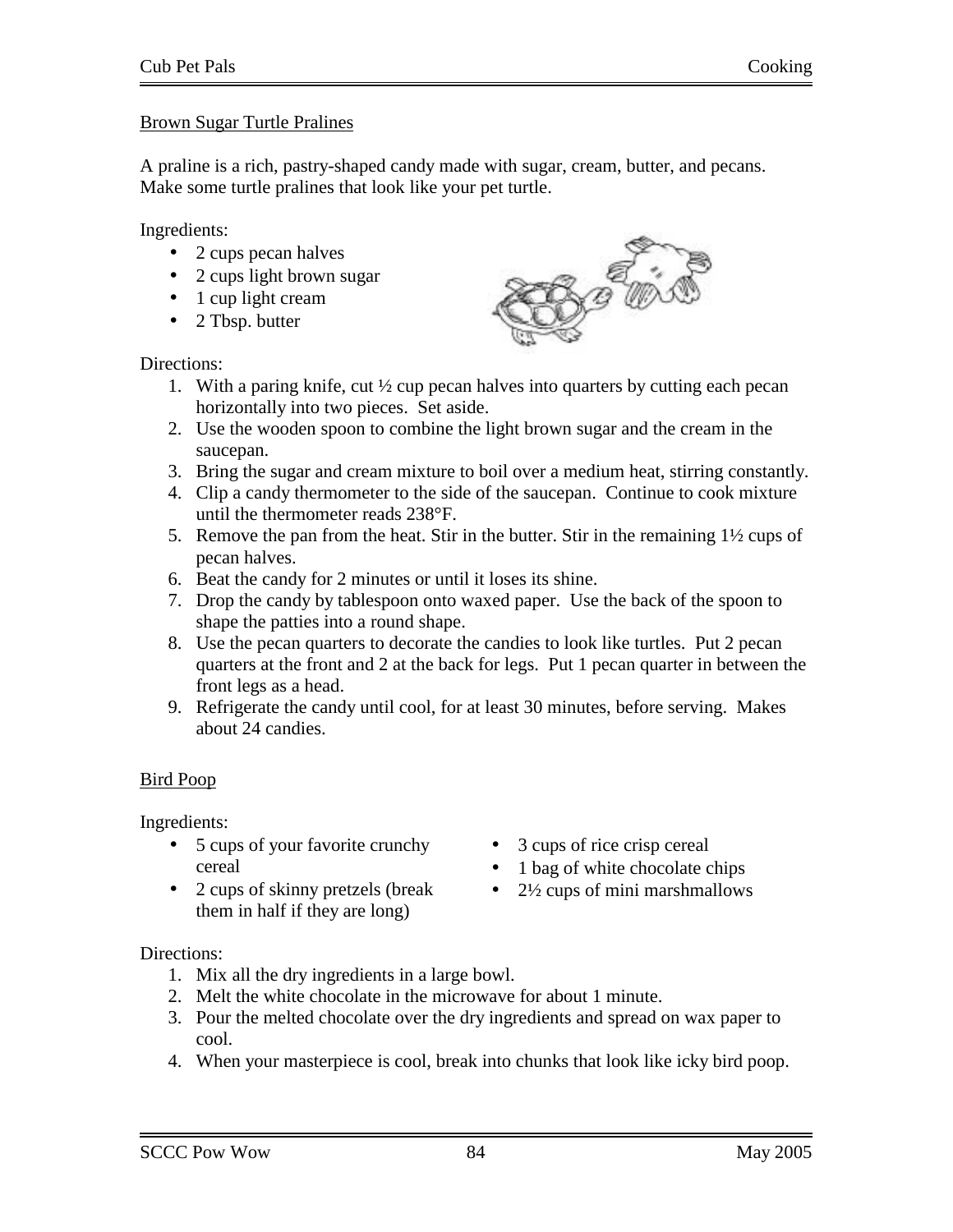## Cat Cookies

Ingredients:

- 1 package refrigerated sugar cookie dough
- 1 Tbsp. flour
- Red cinnamon candies

# Directions:

- 1. Sprinkle flour on a clean, flat surface and roll out cookie dough. Cut out cookies in the shape of a cat head or body using a cookie cutter. Carefully transfer cookies to cookie sheet.
- 2. Bake according to package directions. Allow the cookies to cool on the cookie sheet for about 3 minutes then press cinnamon candies in place for the eyes and nose. Transfer to wire rack to continue cooling.

# Lizard Skins

Ingredients:

- $\bullet$   $\frac{1}{2}$  cup Peanut butter
- 12 ounces Marshmallows
- 4 drops Green food coloring
- 16 Raisins
- 4 cups Rice Krispies; Cheerios or Corn Flakes
- Pam non-stick cooking spray

- 1. Heat peanut butter with marshmallows in a large saucepan over low heat until melted. Add green food coloring and mix in. Pour in cereal and stir quickly.
- 2. Spray 8" pan with cooking spray then pour contents into pan.
- 3. Allow to cool in fridge, then cut into long thin strips, about 1" x 4".
- 4. Cut each raisin in half and stick on one end of each strip to make the lizard's eyes.